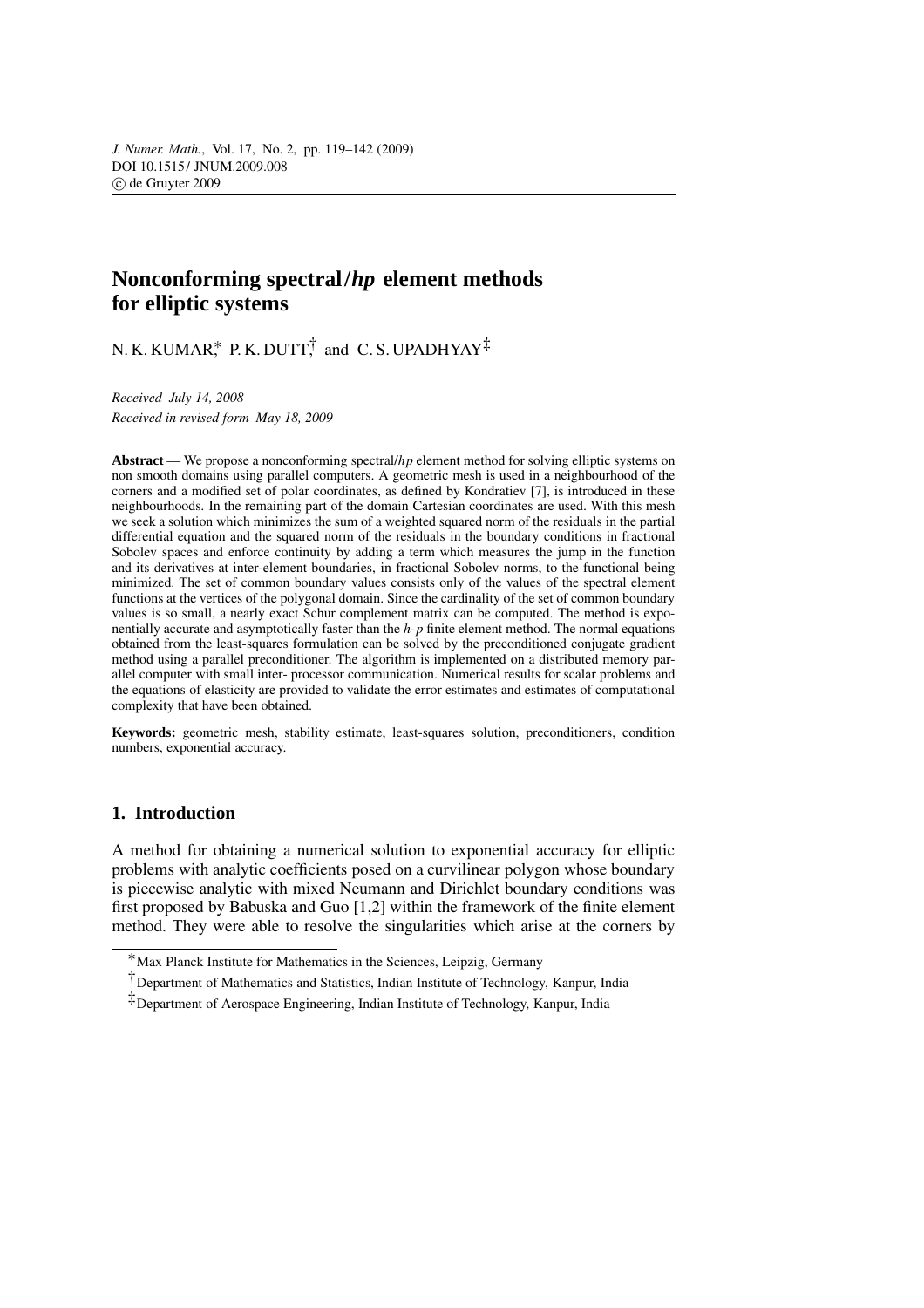using a geometric mesh. In [5], they extended the method to two dimensional elliptic systems also.

In [3], Babuska and H. S. Oh have introduced the method of auxiliary mapping (MAM). With this method exponential rate of convergence was recovered for the Laplace equation with corner singularities, in the context of  $p$  version of the finite element method. In [8], Lucas and H. S. Oh extended this method to Helmholtz equations. In [9], Oh and Babuska extended the method so that it can handle plane elasticity problems.

This problem has also been examined by Pathria and Karniadakis in [10] and Karniadakis and Spencer in [6] in the framework of spectral/*hp* element methods. In [13,14], spectral/ $h$ *p* element methods for solving elliptic boundary value problems on polygonal domains using parallel computers were proposed. For problems with Dirichlet boundary conditions the spectral element functions were nonconforming. For problems with Neumann and mixed boundary conditions the spectral element functions had to be continuous at the vertices of the elements.

In this paper, we will present a fully nonconforming spectral element method which is exponentially accurate and applicable for general elliptic systems such as the equations of elasticity [4]. To keep the presentation simple and nontechnical, the polygonal domains are restricted to have straight sides although the method works for curvilinear polygons.

We now seek a solution which minimizes the sum of the squares of a weighted squared norm of the residuals in the partial differential equation and the sum of the squares of the residuals in the boundary conditions in fractional Sobolev norms and enforce continuity by adding a term which measures the sum of the squares of the jump in the function and its derivatives in fractional Sobolev norms to the functional being minimized. These computations are done using modified polar coordinates in sectoral neighbourhoods of the corners and a global coordinate system elsewhere in the domain. The spectral element functions are nonconforming.

To obtain a solution, we now need to solve the normal equations for the leastsquares problem. To compute the residuals in the normal equations the mass and stiffness matrices do not have to be computed [13,14]. The set of common boundary values for the numerical scheme consists of the values of the function at the vertices of the polygonal domain. Since the cardinality of the set of common boundary values is so small, we can compute a nearly exact approximation to the Schur complement matrix. Let *N* denote the number of layers in the geometric mesh and *W* the number of degrees of freedom in each independent variable of the spectral element functions, which are a tensor product of polynomials, and let *W* be proportional to *N*. Then the method requires  $O(W \ln W)$  iterations of the preconditioned conjugate gradient method (PCGM) to obtain the solution to exponential accuracy whereas the *h*-*p* finite element method requires  $O(W^2 \ln W)$  iterations. Thus the method is asymptotically faster than the spectral/*hp* element method in [14] by a factor of  $O(W^{1/2})$  and asymptotically faster than the *h*-*p* finite element method by a factor of  $O(W)$ . The method works for non self adjoint problems too where the classical *h*-*p* finite element method may face difficulties [15].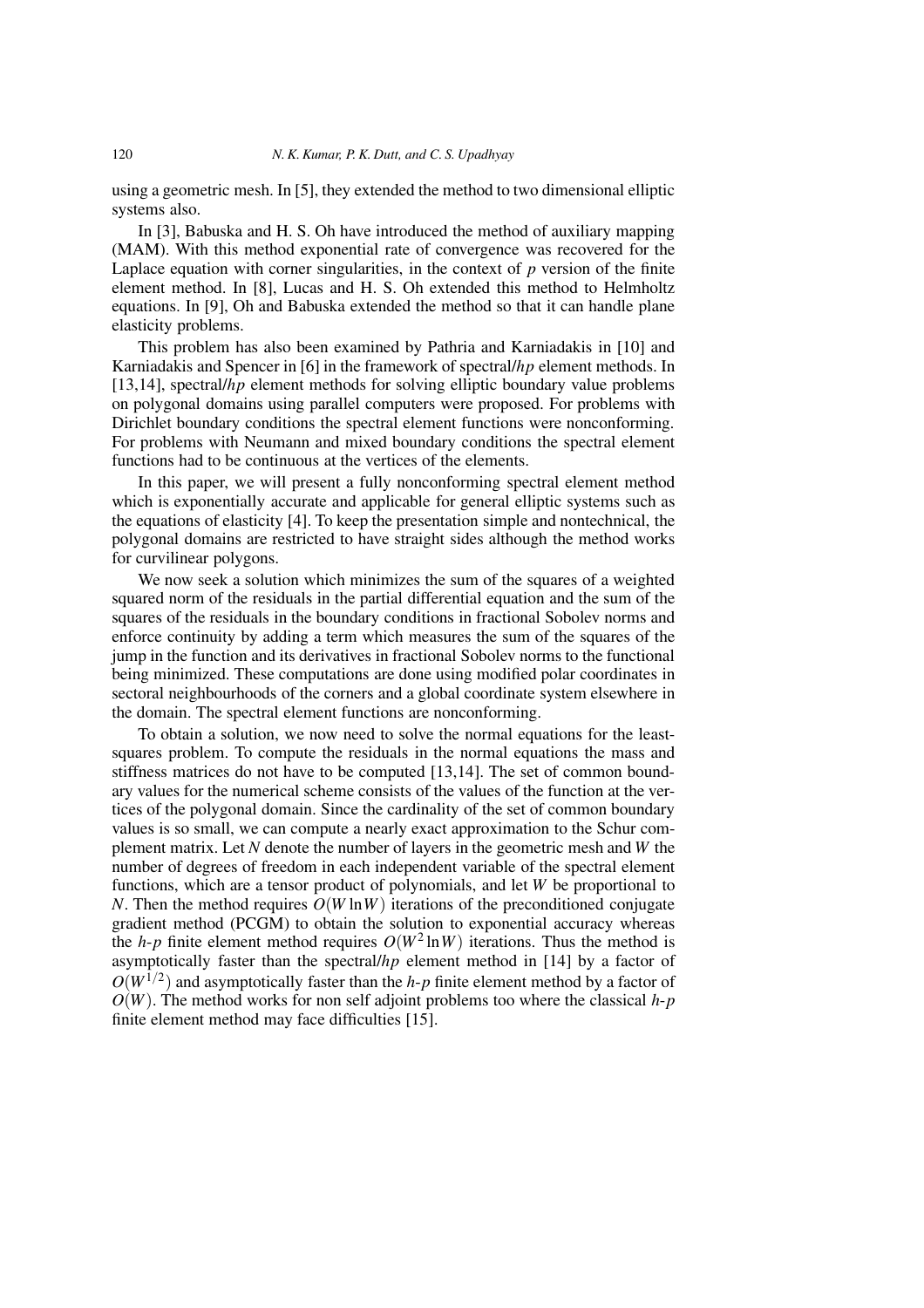The outline of this paper is as follows. In Section 2, the problem is defined and the stability estimate is presented. In Section 3, the numerical scheme, which is based on these estimates, is described. In Section 4, we examine the issues of parallelization and preconditioning. Finally in Section 5 computational results are provided.

## **2. Stability estimates**

Let  $\Omega$  be a polygonal domain with boundary  $\partial \Omega = \Gamma$  as shown in Fig. 1. Let the vertices of  $\Omega$  be given by  $E_1, E_2, \ldots, E_p$ . The boundary  $\Gamma$  is given by segments  $\Gamma_1, \Gamma_2, \ldots, \Gamma_p$ , where  $\Gamma_i$  joins the points  $E_{i-1}$  and  $E_i$ . Let the angle subtended at *E<sub>j</sub>* be  $\omega_j$ . Further, let  $\Gamma = \Gamma^{[0]} \cup \Gamma^{[1]}$ ,  $\Gamma^{[0]} = \bigcup_{i \in \mathcal{D}} \overline{\Gamma}_i$ ,  $\Gamma^{[1]} = \bigcup_{i \in \mathcal{N}} \overline{\Gamma}_i$  where  $\mathcal{D}$  is a subset of the set  $\{i \mid i = 1, ..., p\}$  and  $\mathcal{N} = \{i \mid i = 1, ..., p\} \setminus \mathcal{D}$ .

To keep the presentation simple, we restrict ourselves to a polygonal domain Ω with straight sides.

Let *u* be a vector of dimension *d* and  $\mathscr L$  be a strongly elliptic operator

$$
\mathscr{L}(u) = -\sum_{r,s=1}^{2} (a_{r,s}(x) u_{x_s})_{x_r} + \sum_{r=1}^{2} b_r(x) u_{x_r} + c(x) u \qquad (2.1)
$$

where  $a_{s,r}(x) = (a_{r,s}(x))^T$ ,  $b_r(x)$ , and  $c(x)$  are analytic matrices on  $\overline{\Omega}$ .

Consider the boundary value problem

$$
\mathcal{L}u = f \quad \text{on } \Omega
$$
  

$$
u = g^{[0]} \quad \text{on } \Gamma^{[0]}
$$
  

$$
\left(\frac{\partial u}{\partial N}\right)_A = g^{[1]} \quad \text{on } \Gamma^{[1]}
$$
 (2.2)

where  $(\partial u/\partial N)$ <sub>*A*</sub> denotes the usual conormal derivative which is now defined. Let  $N = (N_1, N_2)$  denote the outward normal to the curve  $\Gamma_i$  for  $i \in \mathcal{N}$ . Then

$$
\left(\frac{\partial u}{\partial N}\right)_A(x) = \sum_{r,s=1}^2 N_r a_{r,s} \frac{\partial u}{\partial x_s}.
$$
\n(2.3)

Moreover, let the bilinear form induced by the operator  $\mathscr L$  satisfy the inf-sup conditions. It shall be assumed that the given data *f* is analytic on  $\overline{\Omega}$  and  $g^{[l]}$ ,  $l = 0, 1$  is analytic on every closed arc  $\overline{\Gamma}_i$  and  $g^{[0]}$  is continuous on  $\Gamma^{[0]}$ .

Now, at the vertex  $E_k$  the leading order singularity is of the form

$$
S_{k,1}(r_k, \vartheta_k) = v_{k,1} r_k^{\alpha_{k,1}} \{ \psi_{k,1}(\vartheta_k) \}.
$$
 (2.4)

Here,  $(r_k, \vartheta_k)$  denote polar coordinates with origin at the vertex  $E_k$  and  $v_{k,1}$  denotes a vector. Define

$$
\lambda_k^* = \min(\text{Re}\left(\alpha_{k,1}\right), 1). \tag{2.5}
$$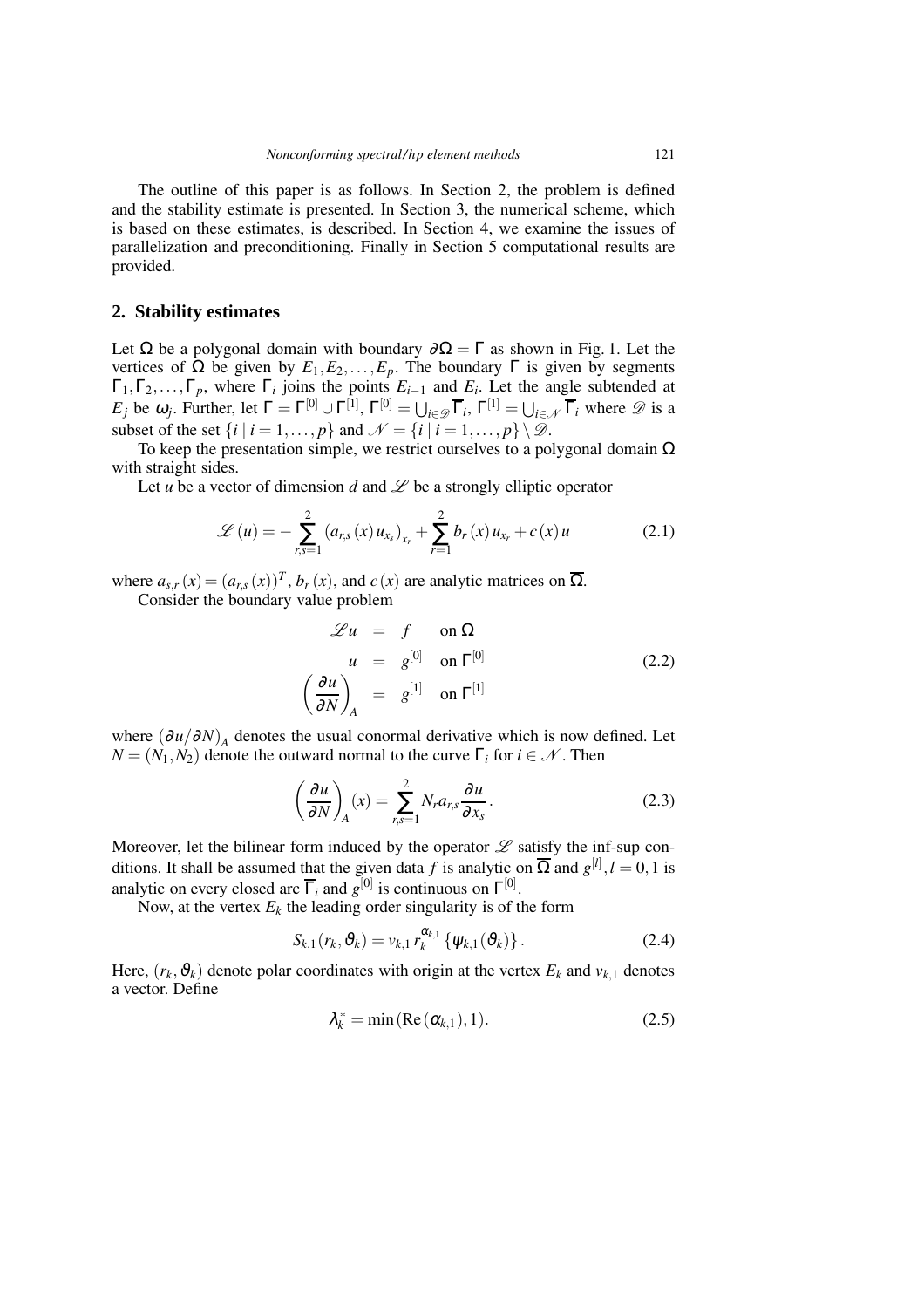

**Figure 1.** Geometric mesh with *N* layers.

We now describe the discretization of the domain and the local transformation near each vertex of the domain  $\Omega$ .

#### **2.1. Discretization**

The domain  $\Omega$  is divided into *p* non-overlapping polygonal subdomains  $S^1, S^2, \ldots$ ,  $S^p$ , where  $S^k$  denotes a domain which contains the vertex  $E_k$  only as shown in Fig. 1. On each  $S^k$  define the geometric mesh in a neighbourhood of the vertex  $E_k$ . Let  $\mathfrak{S}^k =$  $\{\Omega_{i,j}^k, j = 1, \ldots, J_k, i = 1, \ldots, I_k\}$  be a partition of  $S^k$ , where  $J_k$  and  $I_k$  are integers.  $I_k$ is bounded for all *k*. Let  $(r_k, \vartheta_k)$  denote polar coordinates with center at  $E_k$ . Choose  $ρ$  so that the sector  $Ω^k$  with sides  $Γ_k$  and  $Γ_{k+1}$  bounded by the circular arc  $B^k_ρ$ , center at  $E_k$  and radius  $\rho$ , satisfies  $\Omega^k \subseteq \bigcup_{\Omega_{i,j}^k \in \mathfrak{S}^k} \overline{\Omega}_{i,j}^k$  $\sum_{i,j}^{\kappa}$ , where  $\Omega^k$  may be represented as

$$
\Omega^k = \big\{ (x_1, x_2) \in \Omega : 0 < r_k < \rho \big\}. \tag{2.6}
$$

Let  $\{\psi_i^k\}_{i=1,\dots,I_k+1}$  be an increasing sequence of points such that  $\psi_1^k = \psi_i^k$  and  $\psi_{I_k+1}^k = \psi_{u}^k$ . Let  $\Delta \psi_i^k = \psi_{i+1}^k - \psi_i^k$ . Choose these points so that

$$
\max_{k} \left( \max_{i} \Delta \psi_i^k \right) \leq \lambda \min_{k} \left( \min_{i} \Delta \psi_i^k \right) \tag{2.7a}
$$

for some constant  $\lambda$ . Now choose a geometric mesh with *N* layers in  $\Omega^k$  with ratio  $0 < \mu_k < 1$ . Let

$$
\sigma_1^k = 0 \tag{2.7b}
$$

$$
\sigma_j^k = \rho (\mu_k)^{N+1-j}, \quad j = 2, ..., N+1. \tag{2.7c}
$$

Let

$$
\Omega_{i,j}^k = \left\{ (x_1, x_2) : \sigma_j^k < r_k < \sigma_{j+1}^k, \ \psi_i^k < \vartheta_k < \psi_{i+1}^k \right\} \tag{2.8}
$$
\n
$$
i = 1, \dots, I_k, \quad j = 1, \dots, N.
$$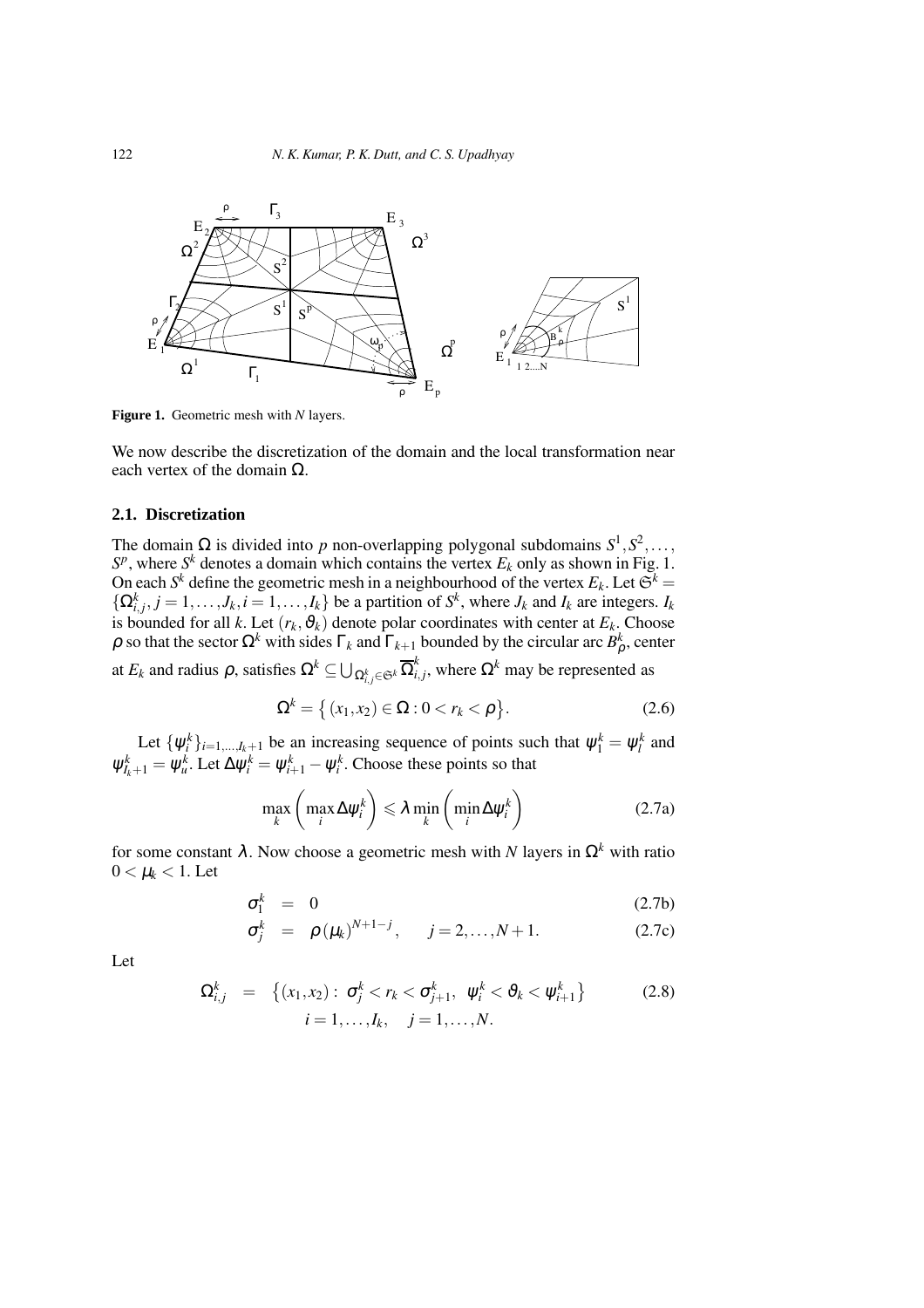

**Figure 2.** Quasi-uniform mesh in  $\tau_k$  and  $\vartheta_k$  coordinates.

In the remaining part of  $S^k$  for  $k = 1, \ldots, p$ , we retain the Cartesian coordinate system  $(x_1, x_2)$ . Let

$$
\Omega^{p+1} = \left\{ \Omega_{i,j}^k : i = 1, \dots, I_k, \ j = N+1, \dots, J_k, \ k = 1, \dots, p \right\}.
$$
 (2.9)

Relabel the elements of  $\Omega^{p+1}$  and write

$$
\Omega^{p+1} = \left\{ \Omega_l^{p+1}, \ l = 1, \dots, L \right\} \tag{2.10}
$$

where *L* denotes the cardinality of  $\Omega^{p+1}$ . All the elements except the corner elements can be chosen to be rectangles.

Since the solution of (2.2) is singular in the vicinity of the vertices  $E_k$ ,  $k =$ 1,..., *p*, we use the auxiliary mapping of the form  $z = \ln \xi$  in the sector  $\Omega^k$  to remove the singularity. It was first introduced by Kondratiev [7]. The approach taken in this paper is described below.

# **2.2. Local transformation**

Now, let  $\tau_k = \ln r_k$  in the sector  $\Omega^k$  for  $k = 1, \ldots, p$ . Define  $\zeta_j^k = \ln \sigma_j^k$  for  $j = 1$  $1, \ldots, N+1$ . Here  $\zeta_1^k = -\infty$ . Define

$$
\widetilde{\Omega}_{i,j}^k = \left\{ \left( \tau_k, \vartheta_k \right) : \zeta_j^k < \tau_k < \zeta_{j+1}^k, \ \psi_i^k < \vartheta_k < \psi_{i+1}^k \right\} \tag{2.11}
$$

for  $i = 1, \ldots, I_k$ ,  $j = 1, \ldots, N$ . Hence, the geometric mesh  $\Omega_{i,j}^k$ ,  $j = 2, \ldots, N$ , becomes a quasi-uniform mesh (as shown in Fig. 2) in modified polar coordinates. However,  $\widetilde{\Omega}_{i,1}^k$  is a semi-infinite strip.

We now describe the spectral element functions which are used to represent the numerical solution. Let  $u_{i,1}^k(\tau_k, \vartheta_k) = h_k$ , a constant, on  $\tilde{\Omega}_{i,1}^k$ . Define the spectral element function

$$
u_{i,j}^k(\tau_k, \vartheta_k) = \sum_{r=0}^{W_j} \sum_{s=0}^{W_j} g_{r,s} \tau_k^r \vartheta_k^s
$$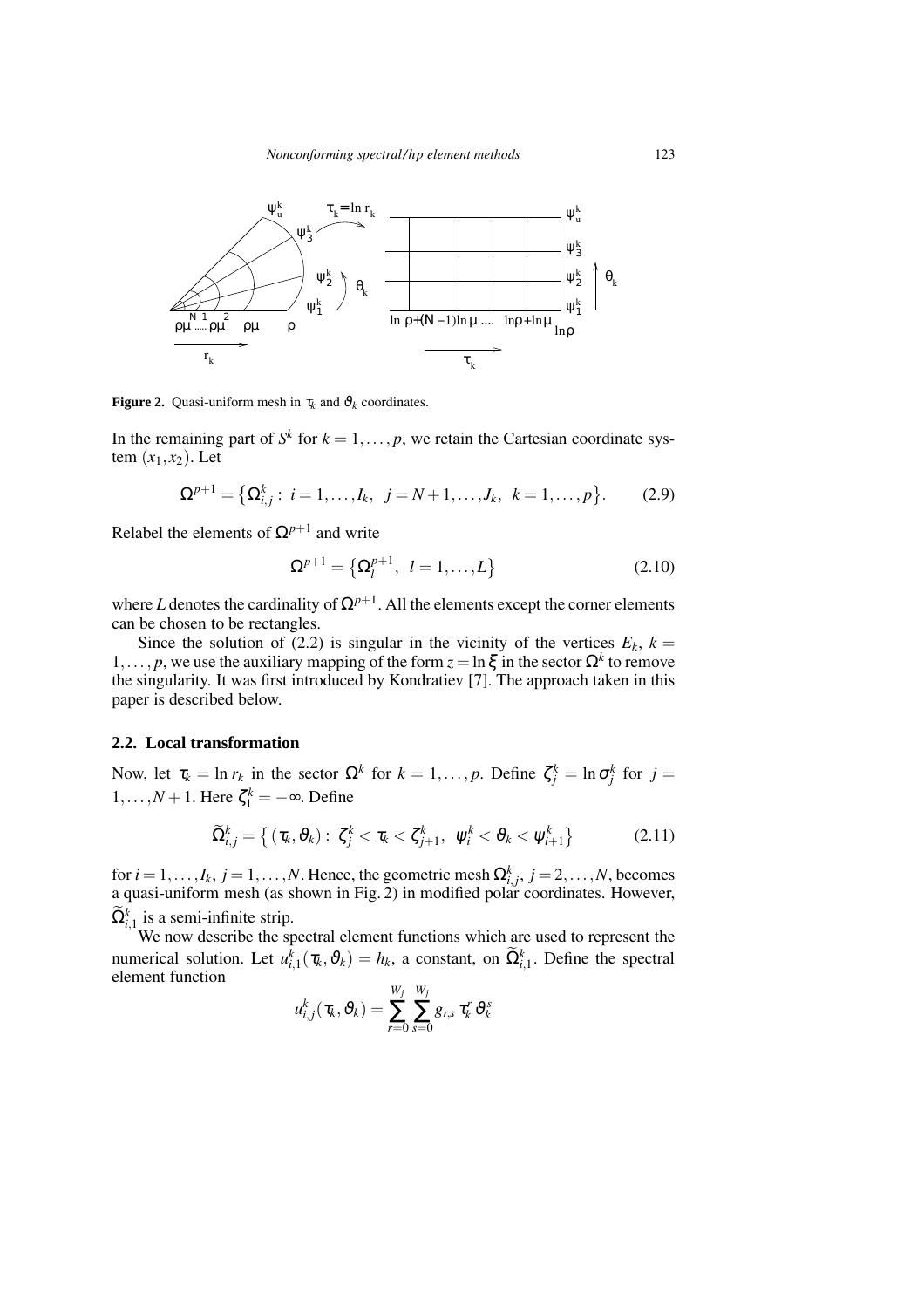on  $\widetilde{\Omega}_{i,j}^k$  for  $i = 1, \ldots, I_k$ ,  $j = 2, \ldots, N$ ,  $k = 1, \ldots, p$ . Here  $1 \leqslant W_j \leqslant W$ .

Moreover, there is an analytic mapping  $M_l^{p+1}$  $l_l^{p+1}$  from the master square  $S =$  $(-1, 1)<sup>2</sup>$  to Ω<sub>*l*</sub><sup>*p*+1</sup>  $\int_l^{p+1}$ . We define

$$
u_l^{p+1}(M_l^{p+1}(\xi,\eta))=\sum_{r=0}^W\sum_{s=0}^W g_{r,s}\,\xi^r\,\eta^s.
$$

As described earlier,  $\widetilde{\Omega}_{i,j}^k$  is the image of  $\Omega_{i,j}^k$  in  $(\tau_k, \vartheta_k)$  coordinates. Let  $\mathscr{L}^k$ be the operator defined by  $\mathscr{L}^k u = r_k^2 \mathscr{L} u$ . It has been shown in [13] that if we let  $y_1 = \tau_k$  and  $y_2 = \vartheta_k$  then

$$
\mathscr{L}^k u = -\sum_{i,j=1}^2 \frac{\partial}{\partial y_i} \left( \tilde{a}_{i,j}^k \frac{\partial u}{\partial y_j} \right) + \sum_{i=1}^2 \tilde{b}_i^k u_{y_i} + \tilde{c}^k u. \tag{2.12}
$$

Let  $O^k$  denote the matrix

$$
O^k = \left[ \begin{array}{cc} (\cos \vartheta_k)I & (-\sin \vartheta_k)I \\ (\sin \vartheta_k)I & (\cos \vartheta_k)I \end{array} \right]
$$

and

$$
\tilde{A}^k = \left[ \begin{array}{cc} \tilde{a}_{1,1}^k & \tilde{a}_{1,2}^k \\ \tilde{a}_{2,1}^k & \tilde{a}_{2,2}^k \end{array} \right].
$$

Then  $\tilde{A}^k = (O^k)^T A O^k$ . Here *I* denotes the  $d \times d$  identity matrix.

Now in  $\Omega_l^{p+1}$  $l_l^{p+1}$  for  $l = 1, ..., L$  we have

$$
\int_{\Omega_l^{p+1}}\big|\mathscr{L}w_l^{p+1}\big|^2\,\mathrm{d}x_1\,\mathrm{d}x_2=\int_S\big|\mathscr{L}w_l^{p+1}\big|^2J_l^{p+1}\,\mathrm{d}\xi\,\mathrm{d}\eta\.
$$

Here  $J_l^{p+1}$  $\frac{p}{l}$ <sup>*p*+1</sup> is the Jacobian of the mapping  $M_l^{p+1}$  $\Omega_l^{p+1}$  from *S* to  $\Omega_l^{p+1}$  $\mathcal{L}_l^{p+1}$ . Define  $\mathcal{L}_l^{p+1}$  =  $\sqrt{J_l^{p+1}} \mathcal{L}$ . Let

$$
||u(x,y)||_{q,\Omega}^2 = \int_{\Omega} \sum_{\alpha_1 + \alpha_2 \leq q} \left| \partial_x^{\alpha_1} \partial_y^{\alpha_2} u(x,y) \right|^2 dx dy.
$$

By  $H^q(\Omega)$  we denote the usual Sobolev space of integer order *q* with the norm  $\|.\|_{q,\Omega}$ as given above. Further, let

$$
||u||_{s,J}^{2} = \int_{J} u^{2}(x) dx + \int_{J} \int_{J} \frac{|u(x) - u(x')|^{2}}{|x - x'|^{1+2s}} dx dx'
$$

denote the fractional Sobolev norm of order *s*, where 0 < *s* < 1. Here *J* denotes an interval contained in R.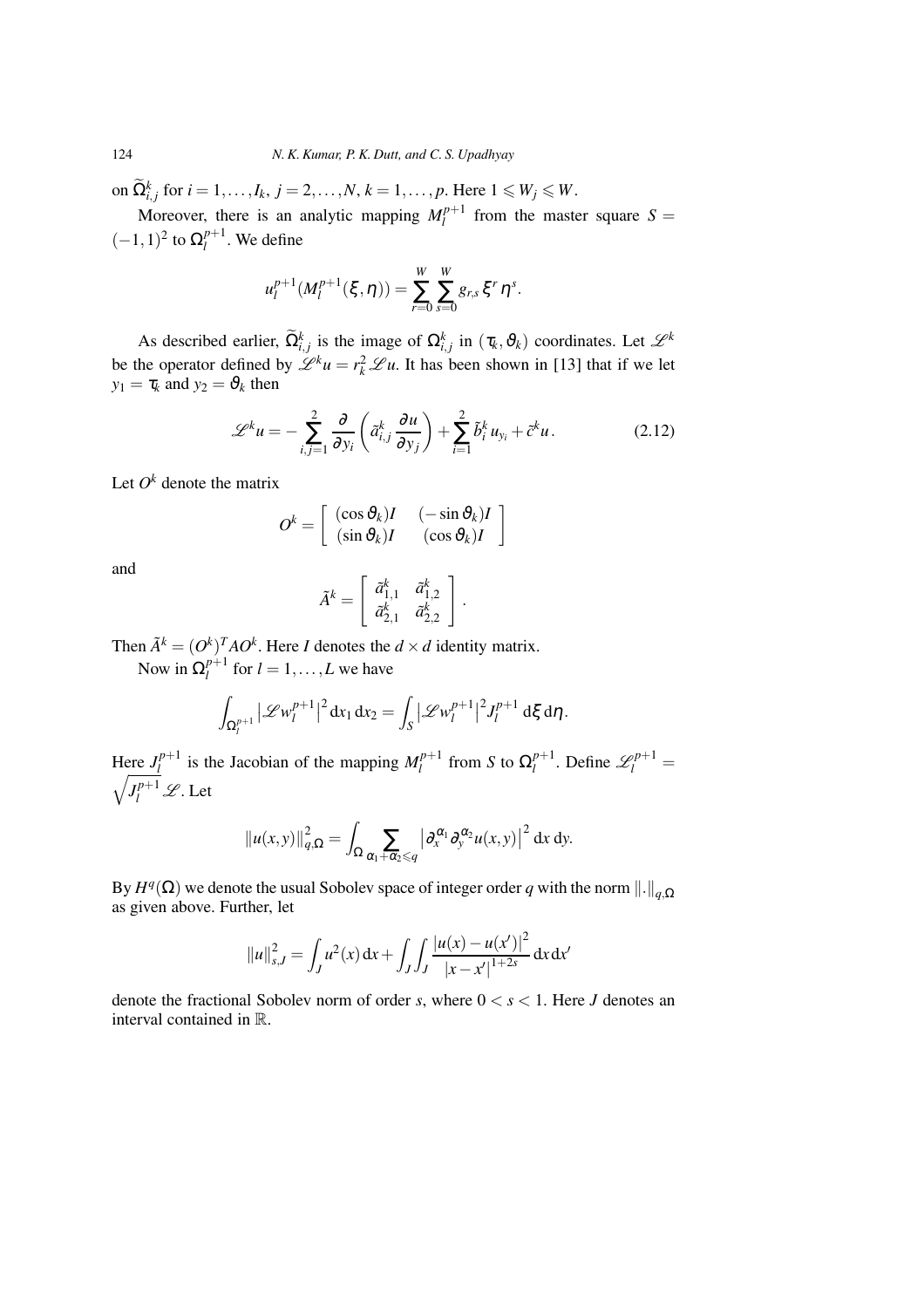By *γ*<sub>s</sub> we shall denote a side common to the elements  $\Omega_m^{p+1}$  and  $\Omega_n^{p+1}$ . It may be assumed that  $\gamma_s$  is the image of  $\eta = -1$  under the mapping  $M_m^{p+1}$  which maps *S* to  $\Omega_m^{p+1}$  and also the image of  $\eta = 1$  under the mapping  $M_n^{p+1}$  which maps *S* to  $\Omega_n^{p+1}$ . By the chain rule

$$
(u_m^{p+1})_{x_1} = (u_m^{p+1})_{\xi} \xi_{x_1} + (u_m^{p+1})_{\eta} \eta_{x_1}
$$
  

$$
(u_m^{p+1})_{x_2} = (u_m^{p+1})_{\xi} \xi_{x_2} + (u_m^{p+1})_{\eta} \eta_{x_2}.
$$

Then

$$
\begin{aligned}\n\left\| [u^{p+1}] \right\|_{0,\infty}^2 &= \left\| u_m^{p+1}(\xi, -1) - u_n^{p+1}(\xi, 1) \right\|_{0,I}^2 \\
\left\| [(u_{x_1}^{p+1})] \right\|_{1/2,\infty}^2 &= \left\| (u_m^{p+1})_{x_1}(\xi, -1) - (u_n^{p+1})_{x_1}(\xi, 1) \right\|_{1/2,I}^2 \\
\left\| [(u_{x_2}^{p+1})] \right\|_{1/2,\infty}^2 &= \left\| (u_m^{p+1})_{x_2}(\xi, -1) - (u_n^{p+1})_{x_2}(\xi, 1) \right\|_{1/2,I}^2.\n\end{aligned}
$$

Here  $I = (-1, 1)$ .

Next, let  $\gamma_s \subseteq \Gamma^{[0]} \cap \partial \Omega^{p+1}$  and let  $\gamma_s$  be the image of  $\eta = -1$  under the mapping  $M_m^{p+1}$  which maps *S* to  $\Omega_m^{p+1}$ . Then

$$
\left\|u^{p+1}\right\|_{0,\infty}^2 + \left\|\left(\frac{\partial u^{p+1}}{\partial T}\right)\right\|_{1/2,\infty}^2 = \left\|u_m^{p+1}(\xi, -1)\right\|_{0,I}^2 + \left\|\left(\frac{\partial u_m^{p+1}}{\partial T}\right)(\xi, -1)\right\|_{1/2,I}^2
$$

In the same way, if  $\gamma_s \subseteq \Gamma^{[1]} \cap \partial \Omega^{p+1}$ ,  $\left\| \left( \partial u^{p+1} / \partial N \right)_A \right\|_1^2$  $\sum_{1/2,\gamma_s}^2$  can be defined.

Let  $\gamma_s \subseteq \Gamma^{[1]} \cap \partial \Omega^k$  for  $k = 1, ..., p$  and  $\tilde{\gamma}_s$  denote the image of  $\gamma_s$  in  $(\tau_k, \vartheta_k)$ coordinates. Now the normal *n* at a point  $\tilde{P}$  on  $\tilde{\gamma}_s$  can be written as  $n = (n_1, n_2)$ . Then

$$
\left(\frac{\partial u^k}{\partial n}\right)_{\tilde{A}^k}=\sum_{i,j=1}^2 n_i \tilde{a}_{i,j}^k \frac{\partial u^k}{\partial y_j}.
$$

Using this  $\left\|\left(\partial u^k/\partial n\right)_{\tilde{A}^k}\right\|_1^2$  $\sum_{1/2,\tilde{y}_s}^2$  can be defined.

Let  $\gamma_s \subseteq \bar{\Omega}^k$  and

$$
d(A_k, \gamma_s) = \inf_{x \in \gamma_s} \{ \text{distance}(E_k, x) \}.
$$

Choose  $0 < \lambda_k < \lambda_k^*$ , where  $\lambda_k^*$  is as in (2.5).

.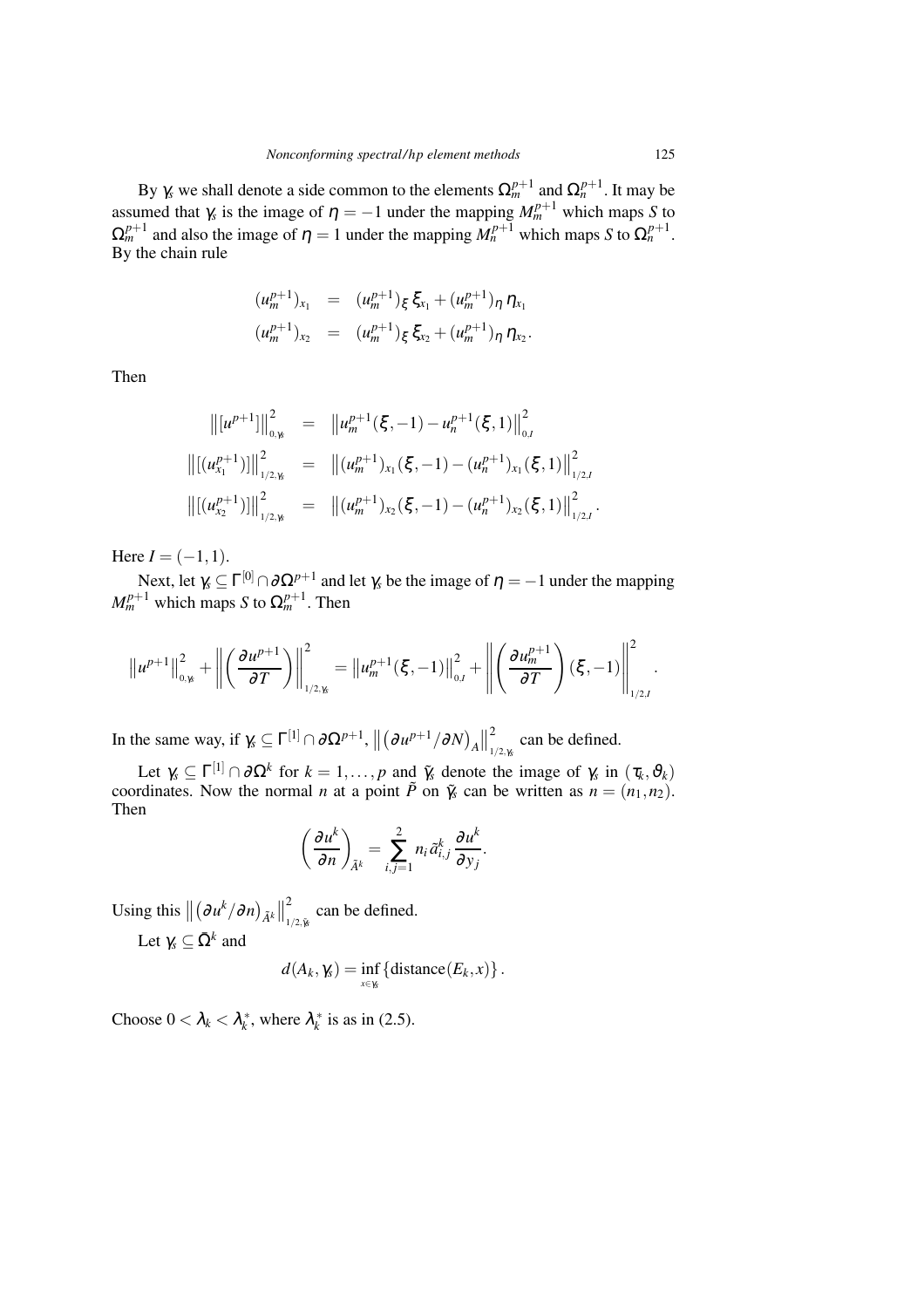Let

$$
\mathcal{V}_{\text{vertices}}^{N,W} \left( \{ u_{i,j}^{k}(\tau_k, \vartheta_k) \}_{i,j,k}, \{ u_{l}^{p+1}(\xi, \eta) \}_{l} \right) \qquad (2.13)
$$
\n
$$
= \sum_{k=1}^{p} \sum_{j=2}^{N} \sum_{i=1}^{l_k} (\rho \mu_k^{N+1-j})^{-2\lambda_k} ||(\mathcal{L}^k) u_{i,j}^{k}(\tau_k, \vartheta_k) ||_{0, \tilde{\Omega}_{i,j}^k}^2 + \sum_{j=2}^{p} \sum_{i=1}^{N} \sum_{\gamma_s \subseteq \Omega^k \cup B_p^k, \mu(\tilde{\gamma}_s) < \infty} d(E_k, \gamma_s)^{-2\lambda_k} (||[u^k]||_{0, \tilde{\gamma}_s}^2 + ||[(u_{\tau_k}^k)]||_{1/2, \tilde{\gamma}_s}^2 + ||[(u_{\vartheta_k}^k)]||_{1/2, \tilde{\gamma}_s}^2) + \sum_{l \in \mathcal{D}} \sum_{k=l-1}^{l} \left( |h_k|^2 + \sum_{\gamma_s \subseteq \partial \Omega^k \cap \Gamma_l, \mu(\tilde{\gamma}_s) < \infty} d(E_k, \gamma_s)^{-2\lambda_k} (||u^k - h_k||_{0, \tilde{\gamma}_s}^2 + ||u_{\tau_k}^k||_{1/2, \tilde{\gamma}_s}^2) \right) + \sum_{l \in \mathcal{N}} \sum_{k=l-1}^{l} \sum_{\gamma_s \subseteq \partial \Omega^k \cap \Gamma_l, \mu(\tilde{\gamma}_s) < \infty} d(E_k, \gamma_s)^{-2\lambda_k} ||\left( \frac{\partial u^k}{\partial n} \right)_{\tilde{A}^k} ||_{1/2, \tilde{\gamma}_s}^2.
$$

 $\text{Here } \left\{ \{u_{i,j}^k(\tau_k, \vartheta_k)\}_{i,j,k}, \{u_l^{p+1}(\xi, \eta)\}_l \right\} \in \Pi^{N,W}, \text{the space of spectral element func-1}$ tions and  $u_{i,1}^k = h_k$  for  $i = 1, ..., I_k$ . Moreover  $\mu(\tilde{\gamma}_s)$  denotes the measure of  $\tilde{\gamma}_s$ .

Next, define

$$
\mathcal{V}_{\text{interior}}^{N,W} \left( \left\{ u_{i,j}^{k}(\tau_k, \vartheta_k) \right\}_{i,j,k}, \left\{ u_{l}^{p+1}(\xi, \eta) \right\}_{l} \right)
$$
\n
$$
= \sum_{l=1}^{L} \left\| (\mathcal{L}_{l}^{p+1}) u_{l}^{p+1}(\xi, \eta) \right\|_{0,S}^{2}
$$
\n
$$
+ \sum_{\gamma_{s} \subseteq \Omega^{p+1}} \left( \left\| [u^{p+1}] \right\|_{0,\gamma_{s}}^{2} + \left\| [u_{\chi_{1}}^{p+1})] \right\|_{1/2,\gamma_{s}}^{2} + \left\| [u_{\chi_{2}}^{p+1})] \right\|_{1/2,\gamma_{s}}^{2} \right)
$$
\n
$$
+ \sum_{l \in \mathcal{D}} \sum_{\gamma_{s} \subseteq \partial \Omega^{p+1} \cap \Gamma_{l}} \left( \left\| u^{p+1} \right\|_{0,\gamma_{s}}^{2} + \left\| \left( \frac{\partial u^{p+1}}{\partial T} \right) \right\|_{1/2,\gamma_{s}}^{2} \right)
$$
\n
$$
+ \sum_{l \in \mathcal{N}} \sum_{\gamma_{s} \subseteq \partial \Omega^{p+1} \cap \Gamma_{l}} \left\| \left( \frac{\partial u^{p+1}}{\partial N} \right)_{A} \right\|_{1/2,\gamma_{s}}^{2}.
$$

Let

$$
\mathcal{V}^{N,W}\left(\left\{u_{i,j}^{k}(\tau_{k},\vartheta_{k})\right\}_{i,j,k},\left\{u_{l}^{p+1}(\xi,\eta)\right\}_{l}\right) \n= \mathcal{V}_{\text{vertices}}^{N,W}\left(\left\{u_{i,j}^{k}(\tau_{k},\vartheta_{k})\right\}_{i,j,k},\left\{u_{l}^{p+1}(\xi,\eta)\right\}_{l}\right) \n+ \mathcal{V}_{\text{interior}}^{N,W}\left(\left\{u_{i,j}^{k}(\tau_{k},\vartheta_{k})\right\}_{i,j,k},\left\{u_{l}^{p+1}(\xi,\eta)\right\}_{l}\right).
$$
\n(2.14)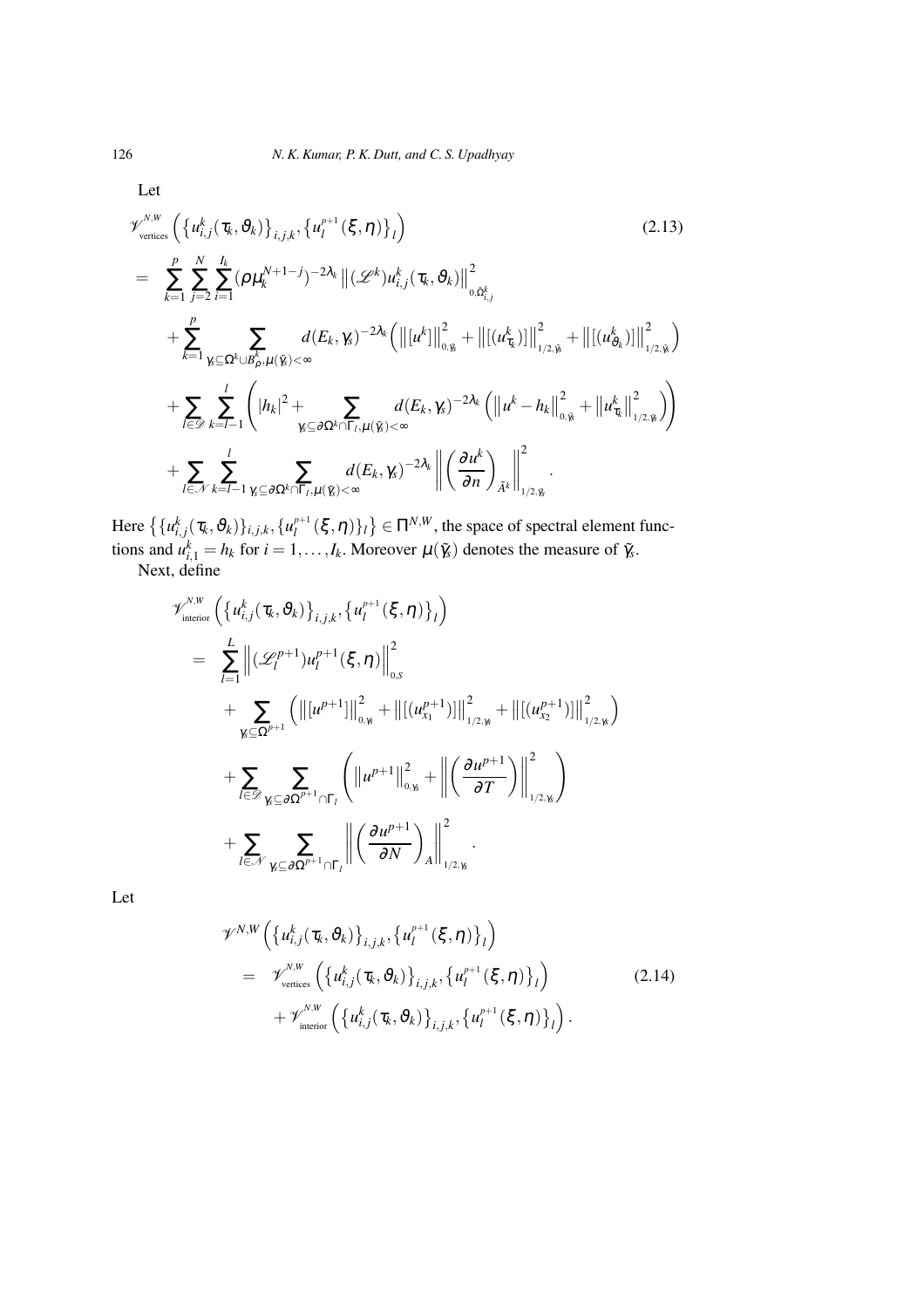

**Figure 3.** Edge  $\Gamma_k$  common to  $\Omega^{k-1}$  and  $\Omega^k$ .

Now, we will state the stability estimate.

**Theorem 2.1.** *For N and W large enough the estimate*

$$
\sum_{k=1}^{p} \left( |h_k|^2 + \sum_{i=1}^{I_k} \sum_{j=2}^{N} (\rho \mu_k^{N+1-j})^{-2\lambda_k} \left\| u_{i,j}^k(\tau_k, \vartheta_k) - h_k \right\|_{2, \tilde{\Omega}_{i,j}^k}^2 \right) + \sum_{l=1}^{L} \left\| u_l^{p+1}(\xi, \eta) \right\|_{2, \mathcal{S}}^2
$$
  
\$\leq C(\ln W)^2 \mathcal{V}^{N,W} \left( \left\{ u\_{i,j}^k(\tau\_k, \vartheta\_k) \right\}\_{i,j,k}, \left\{ u\_l^{p+1}(\xi, \eta) \right\}\_l \right) \qquad (2.15)\$

*holds. Here C is a constant.*

This follows from the Theorem 3.1 in [4]. The proof of this Theorem is based on Theorem 5.2 (the regularity estimate) in [5], Lemma 7.1 and Lemma 7.2 in [4].

#### **3. The numerical scheme**

Consider the data in the boundary value problem (2.2). Now in the element  $\Omega_l^{p+1}$ *l* , let  $f_l^{p+1}$  $\zeta_l^{p+1}(\xi, \eta) = f(M_l^{p+1})$  $\int_l^{p+1} (\xi, \eta)$  for  $l = 1, \ldots, L$  and  $J_l^{p+1}$  $l_l^{p+1}(\xi, \eta)$  denote the Jacobian of the mapping  $M_l^{p+1}$  $\int_l^{p+1} (\xi, \eta)$  (which is from master square  $S = (-1,1)^2$  to  $\Omega_l^{p+1}$  $_{l}^{p+1}$ ). Define

$$
F_l^{p+1}(\xi, \eta) = f_l^{p+1}(\xi, \eta) \sqrt{J_l^{p+1}(\xi, \eta)}.
$$

Next, let the vertex  $E_k = (x_1^k, x_2^k)$  and  $F_{i,j}^k(\tau_k, \vartheta_k) = e^{2\tau_k} f(x_1^k + e^{\tau_k} \cos \vartheta_k, x_2^k + \vartheta_k \cos \vartheta_k)$  $e^{\tau_k} \sin \vartheta_k$  in  $\tilde{\Omega}_{i,j}^k$  for  $k = 1, ..., p, j = 2, ..., N, i = 1, ..., I_k$ .

Consider the boundary conditions  $u = g_k$  on  $\Gamma_k \cap \partial \Omega^k$  (as shown in Fig. 3) for  $k \in \mathcal{D}$ , and  $\left(\frac{\partial u}{\partial N}\right)_A = g_k$  on  $\Gamma_k \cap \partial \Omega^k$  for  $k \in \mathcal{N}$ .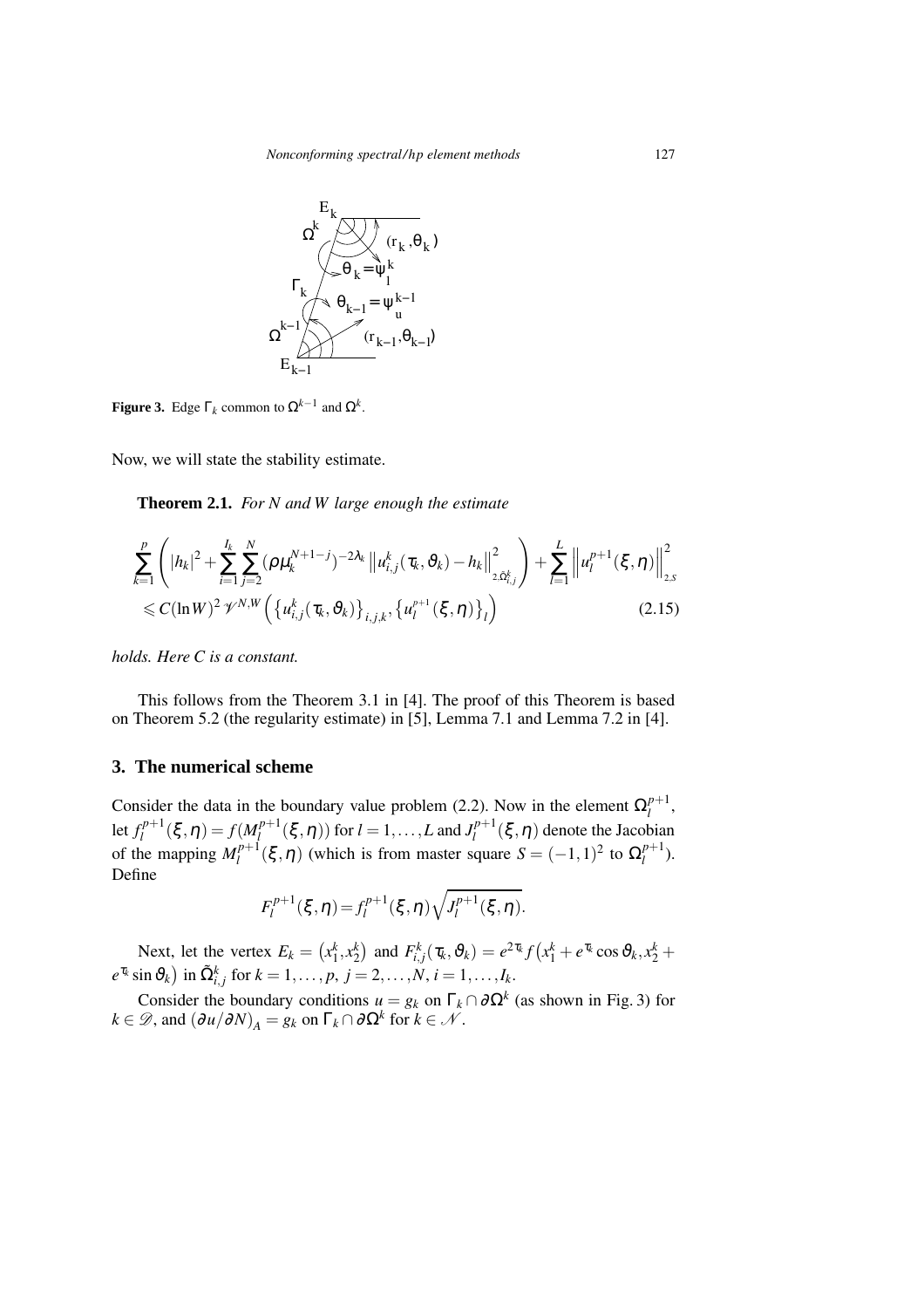Let

$$
l_1^k(\tau_k) = \begin{cases} u = g_k(x_1^k + e^{\tau_k} \cos(\psi_l^k), x_2^k + e^{\tau_k} \sin(\psi_l^k)), & k \in \mathcal{D} \\ \left(\frac{\partial u}{\partial n}\right)_{\tilde{A}^k} = e^{\tau_k} g_k(x_1^k + e^{\tau_k} \cos(\psi_l^k), x_2^k + e^{\tau_k} \sin(\psi_l^k)), & k \in \mathcal{N}. \end{cases}
$$

Consider the boundary condition  $u = g_k$  for  $k \in \mathcal{D}$ , and  $(\partial u / \partial N)_A = g_k$  for  $k \in \mathcal{N}$ on Γ*<sup>k</sup>* ∩∂Ω*k*−<sup>1</sup> . Define

$$
l_2^k(\tau_{k-1}) = \begin{cases} u = g_k(x_1^{k-1} + e^{\tau_{k-1}} \cos(\psi_u^{k-1}), x_2^{k-1} + e^{\tau_{k-1}} \sin(\psi_u^{k-1})), & k \in \mathcal{D} \\ \left(\frac{\partial u}{\partial n}\right)_{\tilde{A}^k} = e^{\tau_{k-1}} g_k(x_1^{k-1} + e^{\tau_{k-1}} \cos(\psi_u^{k-1}), x_2^{k-1} + e^{\tau_{k-1}} \sin(\psi_u^{k-1})), & k \in \mathcal{N}. \end{cases}
$$

Finally, let  $\Gamma_k \cap \partial \Omega_t^{p+1} = C_t^k$  be the image of the mapping  $M_t^{p+1}$  of  $\bar{S}$  onto  $\overline{\Omega}_t^{p+1}$ *t* corresponding to the side  $\xi = -1$ , and  $o_t^k(\eta) = g_k(M_t^{p+1}(-1, \eta))$ , where  $-1 \le$  $\eta \leq 1$ . Define  $a_k = u(E_k)$ .

Now we will formulate the numerical scheme based on the stability estimate.

Let  $\{\{v_{i,j}^k(\tau_k, \vartheta_k)\}_{i,j,k}, \{v_l^{p+1}(\xi, \eta)\}_l\} \in \Pi^{N,W}$ , the space of spectral element functions. Define the functional

$$
\mathbf{t}_{\text{vertices}}^{N,W} \left( \left\{ v_{i,j}^{k}(\tau_{k}, \vartheta_{k}) \right\}_{i,j,k}, \left\{ v_{l}^{p+1}(\xi, \eta) \right\}_{l} \right)
$$
\n
$$
= \sum_{k=1}^{p} \sum_{j=2}^{N} \sum_{i=1}^{l_{k}} (\rho \mu_{k}^{N+1-j})^{-2\lambda_{k}} \left\| (\mathcal{L}^{k}) v_{i,j}^{k}(\tau_{k}, \vartheta_{k}) - F_{i,j}^{k}(\tau_{k}, \vartheta_{k}) \right\|_{0, \tilde{\Omega}_{i,j}^{k}}^{2}
$$
\n
$$
+ \sum_{k=1}^{p} \sum_{\gamma_{s} \subseteq \Omega^{k} \cup B_{p}^{k}, \mu(\tilde{\gamma}_{s}) < \infty} d(E_{k}, \gamma_{s})^{-2\lambda_{k}} \left( \left\| [v^{k}] \right\|_{0, \gamma_{s}}^{2} + \left\| [ (v_{\tau_{k}}^{k}) ] \right\|_{1/2, \gamma_{s}}^{2} + \left\| [ (v_{\vartheta_{k}}^{k}) ] \right\|_{1/2, \tilde{\gamma}_{s}}^{2} \right)
$$
\n
$$
+ \sum_{m \in \mathcal{D}} \sum_{k=m-1}^{m} \sum_{\gamma_{s} \subseteq \partial \Omega^{k} \cap \Gamma_{m}, \mu(\tilde{\gamma}_{s}) < \infty} d(E_{k}, \gamma_{s})^{-2\lambda_{k}} \left( \left\| (v^{k} - h_{k}) - (l_{m-k+1}^{m} - a_{k}) \right\|_{0, \tilde{\gamma}_{s}}^{2} + \left\| v_{\tau_{k}}^{k} - (l_{m-k+1}^{m})_{\tau_{k}} \right\|_{1/2, \tilde{\gamma}_{s}}^{2} \right) + \sum_{m \in \mathcal{D}} \sum_{k=m-1}^{m} (h_{k} - a_{k})^{2}
$$
\n
$$
+ \sum_{m \in \mathcal{N}} \sum_{k=m-1}^{m} \sum_{\gamma_{s} \subseteq \partial \Omega^{k} \cap \Gamma_{m}, \mu(\tilde{\gamma}_{s}) < \infty} d(E_{k}, \gamma_{s})^{-2\lambda_{k}} \left( \left\| \frac{\partial v^{k}}{\partial n} \right\|_{\tilde{\gamma}_{k}} - l_{m-k+1}^{m} \
$$

In the above  $\mu(\tilde{\gamma}_s)$  denotes the measure of  $\tilde{\gamma}_s$ .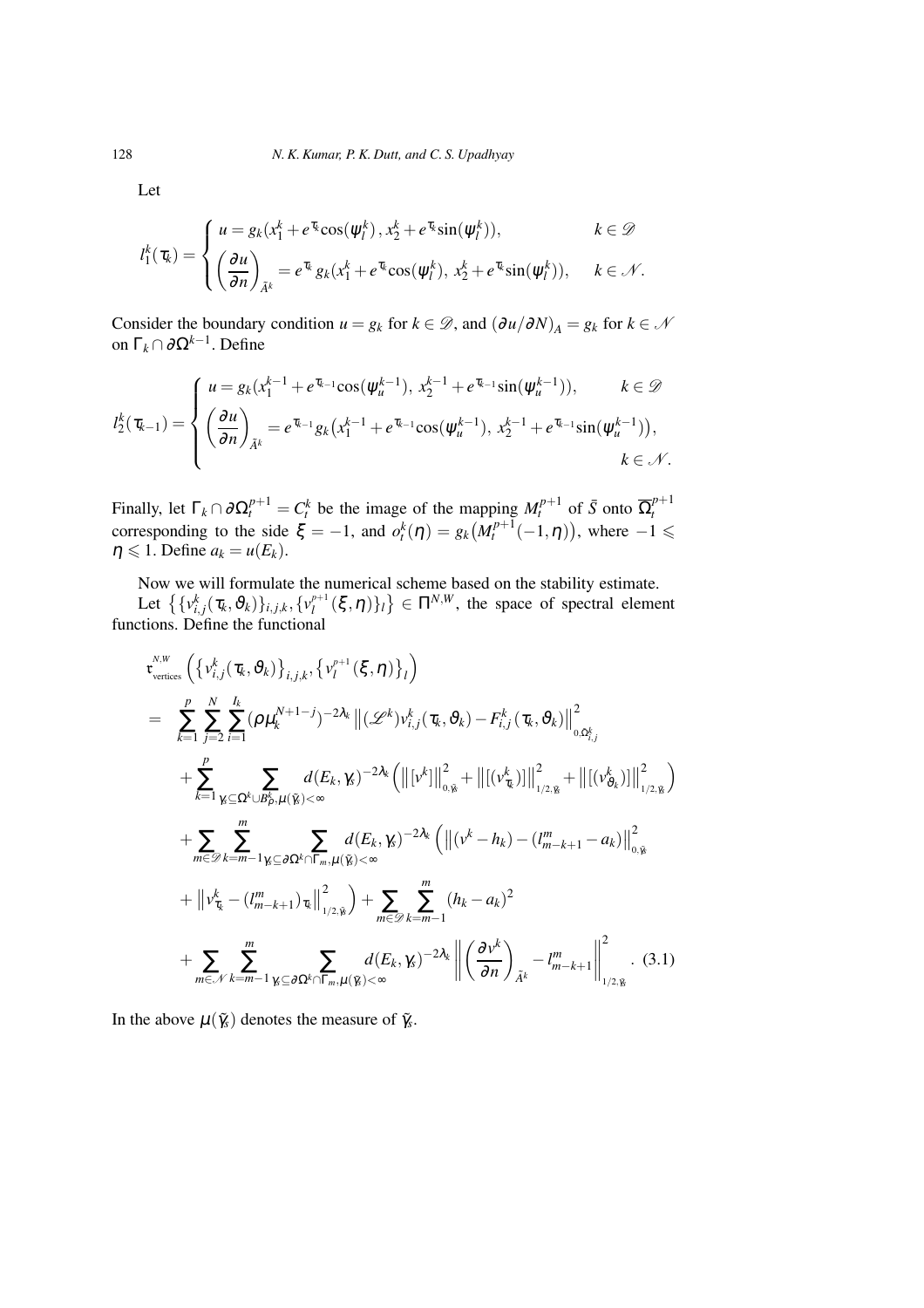Next, define

$$
\mathbf{t}_{\text{interior}}^{N,W} \left( \left\{ v_{i,j}^{k}(\tau_{k}, \vartheta_{k}) \right\}_{i,j,k}, \left\{ v_{l}^{p+1}(\xi, \eta) \right\}_{l} \right)
$$
\n
$$
= \sum_{l=1}^{L} \left\| (\mathcal{L}_{l}^{p+1}) v_{l}^{p+1}(\xi, \eta) - F_{l}^{p+1}(\xi, \eta) \right\|_{0,s}^{2}
$$
\n
$$
+ \sum_{\gamma_{s} \subseteq \Omega^{p+1}} \left( \left\| [v^{p+1}] \right\|_{0,\gamma_{s}}^{2} + \left\| [ (v_{x_{1}}^{p+1}) ] \right\|_{1/2,\gamma_{s}}^{2} + \left\| [ (v_{x_{2}}^{p+1}) ] \right\|_{1/2,\gamma_{s}}^{2} \right)
$$
\n
$$
+ \sum_{l \in \mathcal{D}} \sum_{\gamma_{s} \subseteq \partial \Omega^{p+1} \cap \Gamma_{l}} \left( \left\| v^{p+1} - o^{l} \right\|_{0,\gamma_{s}}^{2} + \left\| \left( \frac{\partial v^{p+1}}{\partial T} \right) - \left( \frac{\partial o^{l}}{\partial T} \right) \right\|_{1/2,\gamma_{s}}^{2} \right)
$$
\n
$$
+ \sum_{l \in \mathcal{N}} \sum_{\gamma_{s} \subseteq \partial \Omega^{p+1} \cap \Gamma_{l}} \left\| \left( \frac{\partial v^{p+1}}{\partial N} \right)_{A} - o^{l} \right\|_{1/2,\gamma_{s}}^{2}.
$$
\n(3.2)

Let

$$
\mathbf{t}^{N,W} \left( \left\{ v_{i,j}^k(\tau_k, \vartheta_k) \right\}_{i,j,k}, \left\{ v_l^{p+1}(\xi, \eta) \right\}_l \right) \n= \mathbf{t}_{\text{vertices}}^{N,W} \left( \left\{ v_{i,j}^k(\tau_k, \vartheta_k) \right\}_{i,j,k}, \left\{ v_l^{p+1}(\xi, \eta) \right\}_l \right) \n+ \mathbf{t}_{\text{interior}}^{N,W} \left( \left\{ v_{i,j}^k(\tau_k, \vartheta_k) \right\}_{i,j,k}, \left\{ v_l^{p+1}(\xi, \eta) \right\}_l \right).
$$
\n(3.3)

We choose as our approximate solution the unique  $\{\{z_{i,j}^k(\tau_k,\vartheta_k)\}_{i,j,k},\{z_l^{p+1}(\xi,\eta)\}_l\}$  $\in \Pi^{N,W}$ , the space of spectral element functions, which minimizes the functional  $\mathfrak{r}^{\scriptscriptstyle N,\scriptscriptstyle W} \left(\{ \nu_{i,j}^{k}(\tau_k,\vartheta_k) \}_{i,j,k}, \{\nu_{l}^{p+1}(\xi,\eta)\}_{l}\right) \;\;\text{over all}\;\; \left\{ \{ \nu_{i,j}^{k}(\tau_k,\vartheta_k) \}_{i,j,k}, \{\nu_{l}^{p+1}(\xi,\eta)\}_{l}\right\}.$ Here  $z_{i,1}^k = b_k$  for all *i* and *k*,  $z_{i,j}^k(\tau_k, \vartheta_k)$  is a polynomial in  $\tau_k$  and  $\vartheta_k$  of degree  $W_j$ ,  $W_j \le W$ , and  $z_l^{p+1}$  $\ell_l^{p+1}(\xi, \eta)$  is a polynomial in  $\xi$  and  $\eta$  of degree *W*. Choose *W* proportional to *N*. Then we have the following error estimate.

**Theorem 3.1.** Let  $a_k = u(E_k)$  and  $U_{i,j}^k(\tau_k, \vartheta_k) = u(x(\tau_k, \vartheta_k))$  for  $(\tau_k, \vartheta_k) \in \tilde{\Omega}_{i,j}^k$  $and U_l^{p+1}(\xi, \eta) = u(M_l^{p+1})$  $\binom{p+1}{l}(\xi,\eta)$  *for*  $(\xi,\eta) \in S$ . Choose  $\alpha j \leqslant W_j \leqslant W$  for some *positive* <sup>α</sup> *for j* > 2*. Then there exist positive constants C and b such that for W large enough the estimate*

$$
\sum_{k=1}^{p} |b_k - a_k|^2 + \sum_{k=1}^{p} \sum_{j=2}^{N} \sum_{i=1}^{l_k} (\rho \mu_k^{N+1-j})^{-2\lambda_k} \left\| (z_{i,j}^k - U_{i,j}^k)(\tau_k, \vartheta_k) - (b_k - a_k) \right\|_{2, \tilde{\Omega}_{i,j}^k}^2
$$
  
+ 
$$
\sum_{l=1}^{L} \left\| (z_l^{p+1} - U_l^{p+1})(\xi, \eta) \right\|_{2, S}^2 \le C e^{-bW}
$$
(3.4)

*holds.*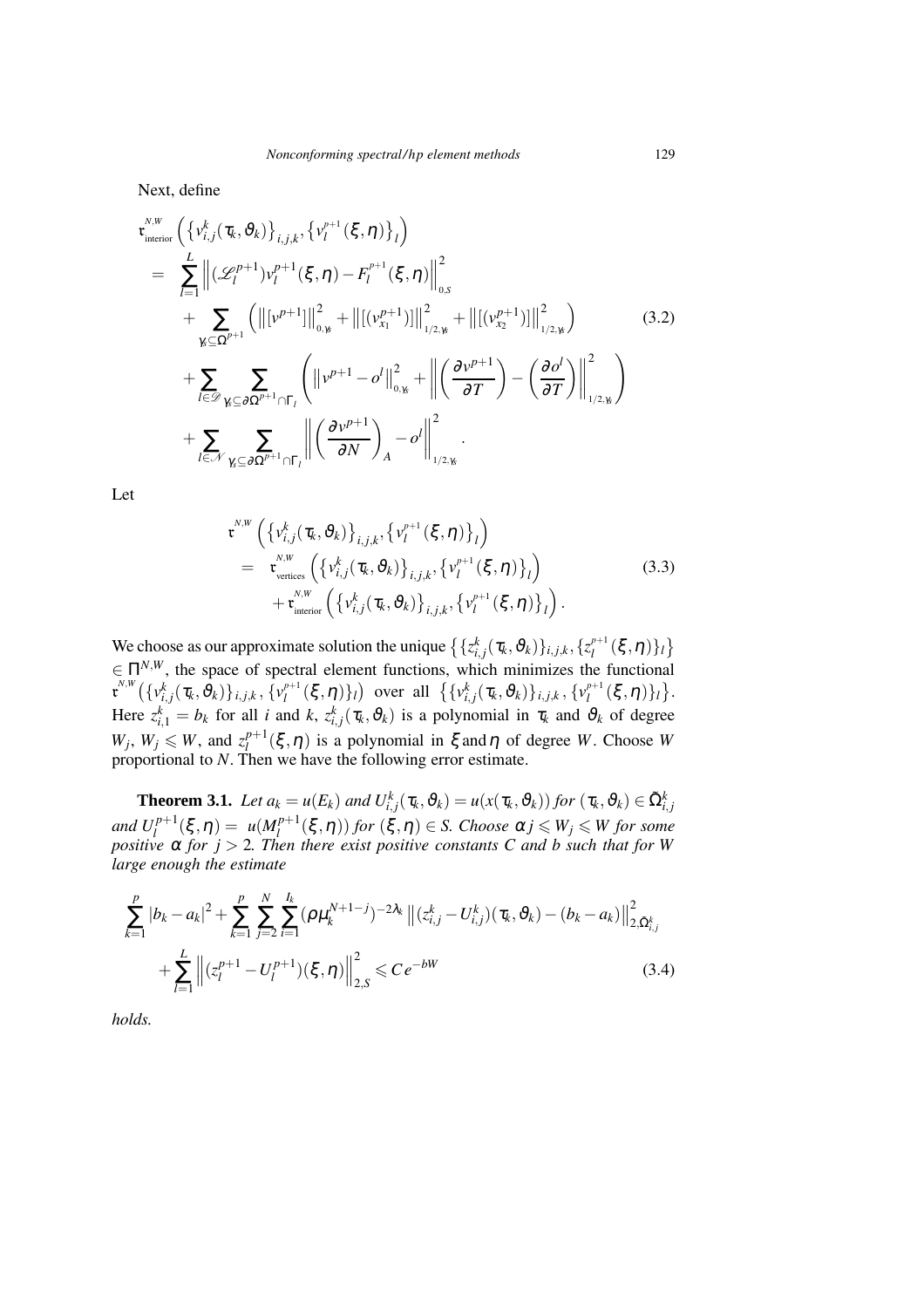**Proof.** The proof is very similar to the analysis in [2,14]. Here, we briefly describe the main steps of the proof. Using the results on approximation theory given in [2], there exists a polynomial  $\Phi_l^{p+1}$  $l_l^{p+1}(\xi, \eta)$  of degree *W* in each variable separately such that

$$
\left\|U_l^{p+1}(\xi,\eta) - \Phi_l^{p+1}(\xi,\eta)\right\|_{2,S}^2 \leq C_s W^{-2s+8} (Cd^s s!)^2 \tag{3.5}
$$

for  $l = 0, ..., L, W > s$ , where  $C_s = C_1 e^{2s}$ .

Define  $\tilde{U}^k_{i,j}(\tau_k, \vartheta_k) = u(\tau_k, \vartheta_k) - u(A_k)$  for  $(\tau_k, \vartheta_k) \in \tilde{\Omega}^k_{i,j}$ . Then there exists a polynomial  $\Phi_{i,j}^k(\tau_k, \vartheta_k)$  of degree  $W_j$  in  $\tau_k$  and  $\vartheta_k$  separately such that

$$
\left\| \tilde{U}_{i,j}^k(\tau_k, \vartheta_k) - \Phi_{i,j}^k(\tau_k, \vartheta_k) \right\|_{2, \tilde{\Omega}_{i,j}^k}^2 \leq C_{s_j}(W_j)^{-2s_j+8} (\chi_k)^{2s_j} \left\| \tilde{U}_{i,j}^k \right\|_{s_j, \tilde{\Omega}_{i,j}^k}^2 \quad (3.6)
$$

where  $\chi_k = \max\left\{\max_i(\Delta \psi_i^k)/2, |\ln \mu_k|/2, 1\right\}.$ 

Define  $\Psi_{i,1}^k(\tau_k, \vartheta_k) = a_k$  for  $i = 1, \ldots, I_k$ ,  $k = 1, \ldots, p$ , as well as  $\Psi_{i,j}^k(\tau_k, \vartheta_k) =$  $\Phi_{i,j}^k(\tau_k, \vartheta_k) + a_k \text{ for } (\tau_k, \vartheta_k) \in \tilde{\Omega}_{i,j}^k \text{ and } \Psi_l^{p+1}(\xi, \eta) = \Phi_l^{p+1}(\xi, \eta) \text{ for } (\xi, \eta) \in S.$ 

Choose  $\alpha j \leqslant W_j \leqslant \beta W$ , where  $0 < \alpha$  and  $\beta \leqslant 1$ . With proper choice of  $s_j, t_j$ , *s*, and *t* we can prove that there exists a constant  $b > 0$  such that the estimate

$$
\mathfrak{r}^{M,W}\left(\left\{\Psi_{i,j}^k(\tau_k,\vartheta_k)\right\}_{i,j,k}, \left\{\Psi_l^{p+1}(\xi,\eta)\right\}_l\right) \leqslant Ce^{-bW} \tag{3.7}
$$

holds.

Using the stability Theorem 2.1 we obtain

$$
\sum_{k=1}^{p} \left( |a_k - b_k|^2 + \sum_{j=2}^{N} \sum_{i=1}^{l_k} (\rho \mu_k^{N+1-j})^{-2\lambda_k} \left\| (\Psi_{i,j}^k - z_{i,j}^k) - (a_k - b_k) \right\|_{2, \tilde{\Omega}_{i,j}^k}^2 \right) + \sum_{l=1}^{L} \left\| \Psi_l^{p+1}(\xi, \eta) - z_l^{p+1}(\xi, \eta) \right\|_{2, S}^2 \le Ce^{-bW}.
$$
\n(3.8)

It easy to show that

$$
\sum_{k=1}^p \sum_{j=2}^N \sum_{i=1}^{I_k} (\rho \mu_k^{N+1-j})^{-2\lambda_k} \left\| (\Psi_{i,j}^k - U_{i,j}^k) \right\|_{2,\tilde{\Omega}_{i,j}^k}^2 + \sum_{l=1}^L \left\| \Psi_l^{p+1}(\xi, \eta) - U_l^{p+1}(\xi, \eta) \right\|_{2,S}^2
$$
  
\$\leq C e^{-bW}.

And using the above estimates we obtain

$$
\sum_{k=1}^p |b_k - a_k|^2 + \sum_{k=1}^p \sum_{j=2}^N \sum_{i=1}^{l_k} (\rho \mu_k^{N+1-j})^{-2\lambda_k} \left\| (z_{i,j}^k - U_{i,j}^k)(\tau_k, \vartheta_k) - (b_k - a_k) \right\|_{2, \tilde{\Omega}_{i,j}^k}^2
$$
  
+ 
$$
\sum_{l=1}^L \left\| (z_l^{p+1} - U_l^{p+1})(\xi, \eta) \right\|_{2, S}^2 \leq C e^{-bW}.
$$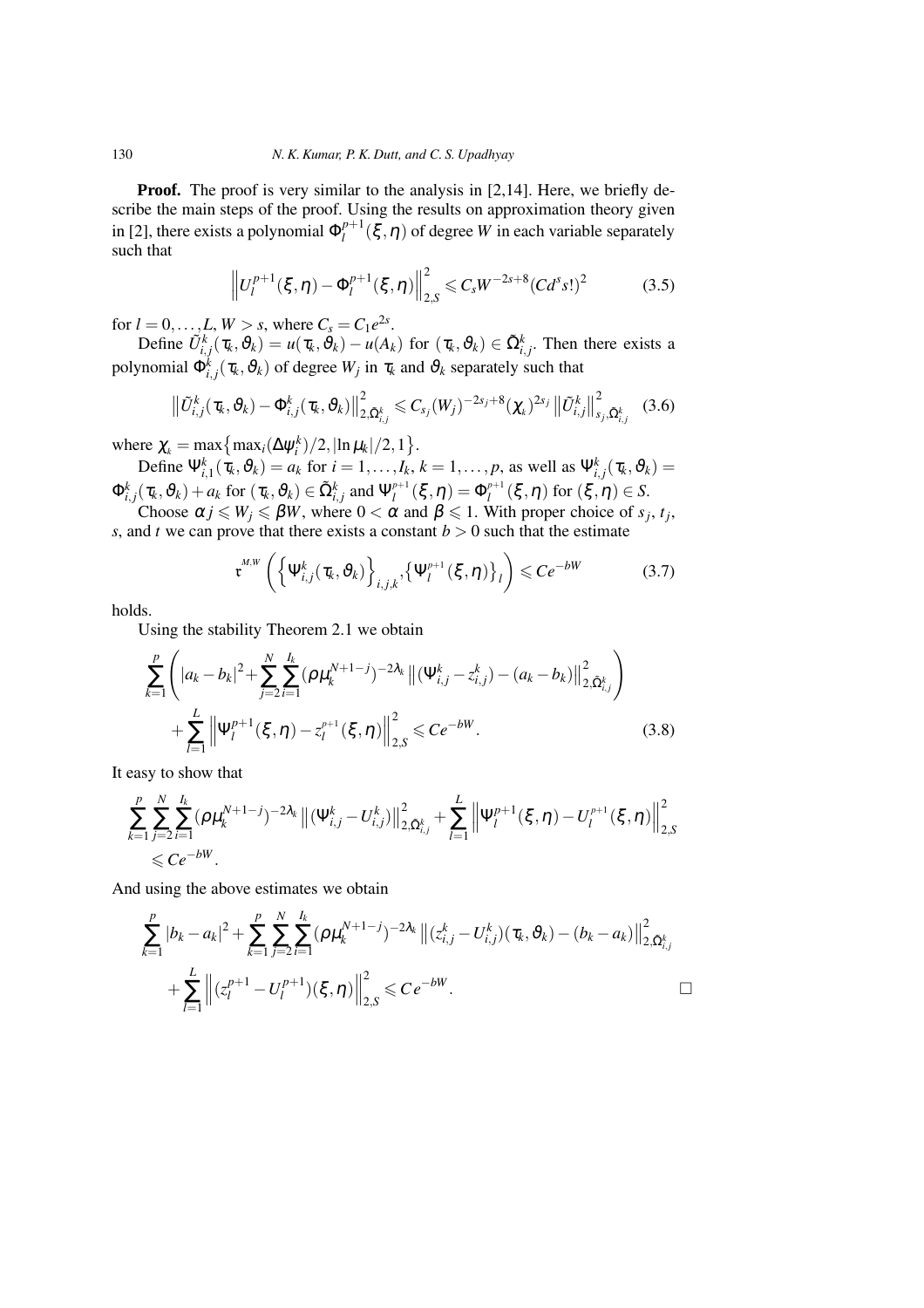**Remark 3.1.** After having obtained the solution we can make a correction to it so that the corrected solution is conforming and the error in the  $H^1(\Omega)$  norm is exponentially small in *W* [13]. These corrections are similar to those described in Lemma 4.55 of [11].

#### **4. Parallelization and preconditioning**

The method is essentially a least-squares method and the solution can be obtained by using the preconditioned conjugate gradient techniques (PCGM) to solve the normal equations. To be able to do so we must be able to compute the residuals in the normal equations inexpensively. In [13,14] it has been shown how the residual vector can be computed without storing mass and stiffness matrices and also shown that  $O(W^3)$  operations are required to compute the residual vector on a parallel computer with  $O(W)$  processors. Now we explain the solution technique and the construction of preconditioner for the matrix in the normal equations.

Let *U* be a vector assembled from  $\{g_k\}_{k=1}^p$ , where  $u_{i,1}^k = g_k$  for all *i*, and the *k*=1 values of  $\left\{ \{u_{i,j}^k(\tau_k,\vartheta_k)\}_{i,j,k},\{u_l^{p+1}\right\}$  $\binom{p+1}{l}(\xi,\eta)$  at the Gauss–Lobatto–Legendre points arranged in lexicographic order for  $k = 1, \ldots, p$ ,  $j = 2, \ldots, J_k$ ,  $i = 1, \ldots, I_k$ . Let  $\{ \{z_{i,j}^k(\tau_k, \vartheta_k)\}_{i,j,k}, \{z_l^{p+1}(\xi, \eta)\}_l \}$  minimize  $\mathfrak{r}^{N,W}(\{v_{i,j}^k(\tau_k, \vartheta_k)\}_{i,j,k}, \{v_l^{p+1}(\xi, \eta)\}_l)$ over all  $\{\{v_{i,j}^k(\tau_k, \vartheta_k)\}_{i,j,k}, \{v_l^{p+1}(\xi, \eta)\}_l\} \in \Pi^{N,W}$ , the space of spectral element functions.

Let  $U_B$  denote the values  $\{g_k\}_{k=1}^p$  $\int_{k=1}^{p}$  and  $U_I$  the remaining values of *U*. We now define a quadratic form

$$
\mathscr{Z}^{N,W}\left(\left\{u_{i,j}^k(\tau_k,\vartheta_k)\right\}_{i,j,k},\left\{u_l^{p+1}(\xi,\eta)\right\}_l\right) \tag{4.1}
$$

$$
= \sum_{k=1}^p |g_k|^2 + \sum_{k=1}^p \sum_{j=2}^N \sum_{i=1}^{I_k} (\rho \mu_k^{N+1-j})^{-2\lambda_k} ||u_{i,j}^k(\xi, \eta) - g_k||_{2,S}^2 + \sum_{l=1}^L ||u_l^{p+1}(\xi, \eta)||_{2,S}^2.
$$

It should be noted that  $u_{i,1}^k(\tau_k, \vartheta_k) = g_k$  for  $i = 1, ..., I_k$ . Moreover, for  $j \le N$ ,  $\xi$  is a linear function of  $\tau_k$  and  $\eta$  is a linear function of  $\vartheta_k$ , such that the linear mapping  $M_{i,j}^k(\xi, \eta)$  maps the master square *S* onto  $\tilde{\Omega}_{i,j}^k$ .

To solve the minimization problem we have to solve a system of equations of the form

$$
A Z = h. \tag{4.2}
$$

Here *A* is a symmetric positive definite matrix and

$$
\mathcal{V}^{N,W}\left(\left\{u_{i,j}^k(\tau_k,\vartheta_k)\right\}_{i,j,k},\left\{u_l^{p+1}(\xi,\eta)\right\}_l\right) = U^T A U \tag{4.3}
$$

where  $\mathcal{V}^{N,W}(\lbrace u_{i,j}^k(\tau_k, \vartheta_k) \rbrace_{i,j,k}, \lbrace u_l^{p+1}(\xi, \eta) \rbrace_l)$  is as defined in (2.14) in Section 2.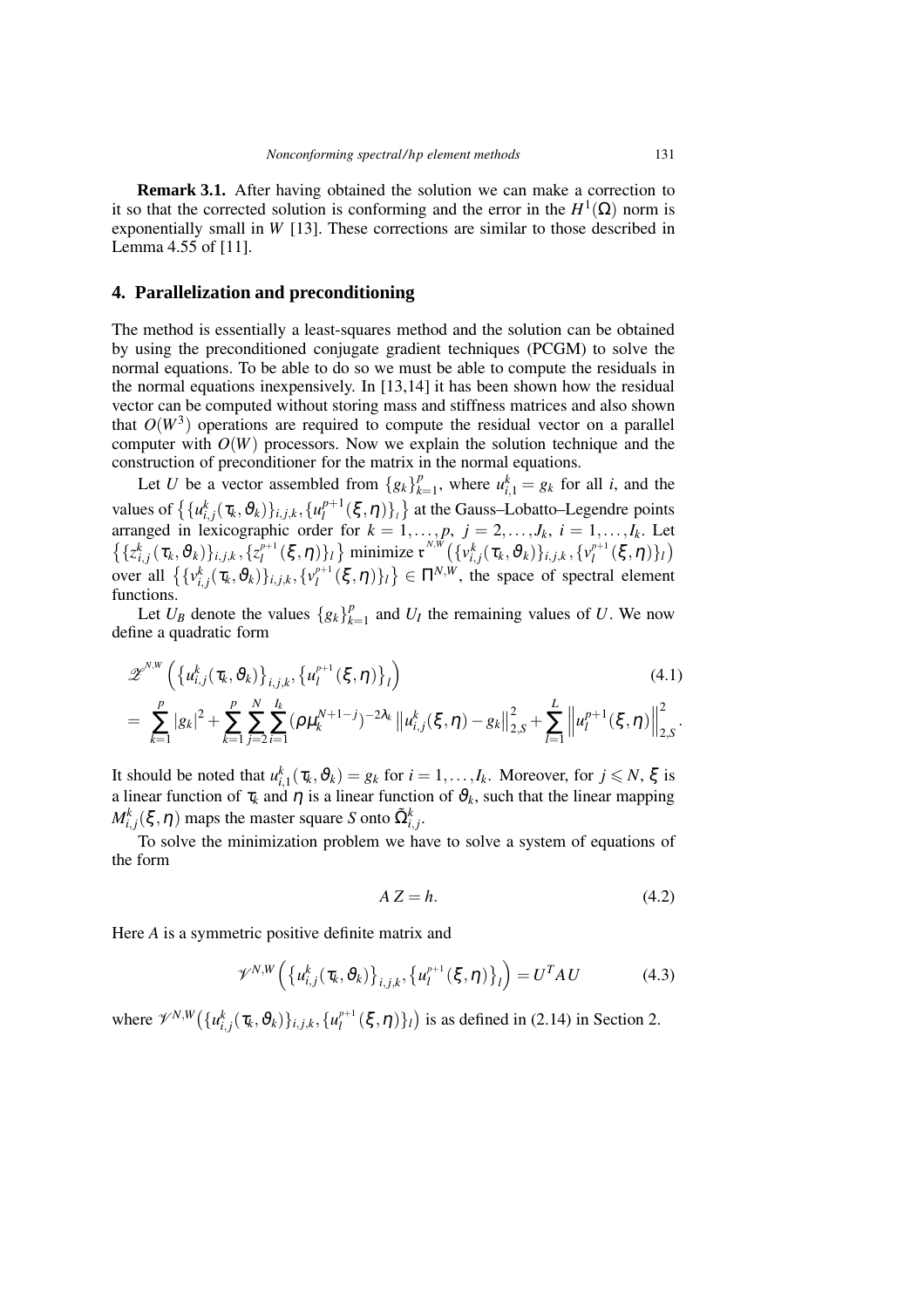Now *A* has the form

$$
A = \left[ \begin{array}{cc} A_{II} & A_{IB} \\ A_{BI} & A_{BB} \end{array} \right] \tag{4.4}
$$

corresponding to the decomposition of *U* as

$$
U=\left[\begin{array}{c} U_I \\ U_B \end{array}\right]
$$

and *h* has the form

$$
h=\left[\begin{array}{c}h_I\\h_B\end{array}\right].
$$

To solve the matrix equation (4.2) we use the block LU factorization of *A*, viz.

$$
A = \begin{bmatrix} I & 0 \\ A_{IB}^T A_{II}^{-1} & I \end{bmatrix} \begin{bmatrix} A_{II} & 0 \\ 0 & \mathbb{S} \end{bmatrix} \begin{bmatrix} I & A_{II}^{-1} A_{IB} \\ 0 & I \end{bmatrix}
$$
 (4.5)

where the Schur complement matrix  $\Im$  is defined as

$$
S = A_{BB} - A_{IB}^T A_{II}^{-1} A_{IB}.
$$
 (4.6)

To solve the matrix equation (4.2) based on the LU factorization of *A* given in (4.5) reduces to solving the system of equations

$$
\mathbb{S}Z_B = \tilde{h}_B \tag{4.7}
$$

Where

$$
\tilde{h}_B = h_B - A_{IB}^T A_{II}^{-1} h_I.
$$
\n(4.8)

The feasibility of such a process depends on the ability to compute  $A_{IB}V_B$ ,  $A_{II}V_I$ and  $A_{BB}V_B$  for any  $V_I$ ,  $V_B$  efficiently and this can always be done, since AV can be computed inexpensively as explained in [13,14].

However in addition to this it is imperative that we should be able to construct effective preconditioners for the matrix  $A_{II}$  so that the condition number of the preconditioned system is as small as possible. If this can be done, then it will be possible to compute  $A_{II}^{-1}V_I$  efficiently using the preconditioned conjugate gradient method (PCGM) for any vector *V<sup>I</sup>* .

Consider the space of spectral element functions  $\Pi_0^{N,W}$  $\int_0^{N,\mathcal{W}}$ , with the property that for  $\{u_{i,j}^k(\tau_k, \vartheta_k)\}_{i,j,k}, \{u_l^{p+1}(\xi, \eta)\}_l\} \in \Pi_0^{N,W}$  we have  $u_{i,1}^k = 0$  for all i and k. Let *U* be the vector corresponding to the spectral element function  $\{u_{i,j}^k(\tau_k, \vartheta_k)\}_{i,j,k}$ ,  $\{u_l^{p+1}(\xi, \eta)\}_l\}$ . Then  $U_B = 0$  and  $U =$  $\left[\begin{array}{c}$ *U<sub>I</sub>* 0 1 and so  $\mathcal{V}^{N,W}\left(\left\{u_{i,j}^{k}(\tau_k,\vartheta_k)\right\}_{i,j,k},\left\{u_{l}^{p+1}(\xi,\eta)\right\}_{l,k}$  $\bigg) = U_I^T A_{II} U_I$  $(4.9)$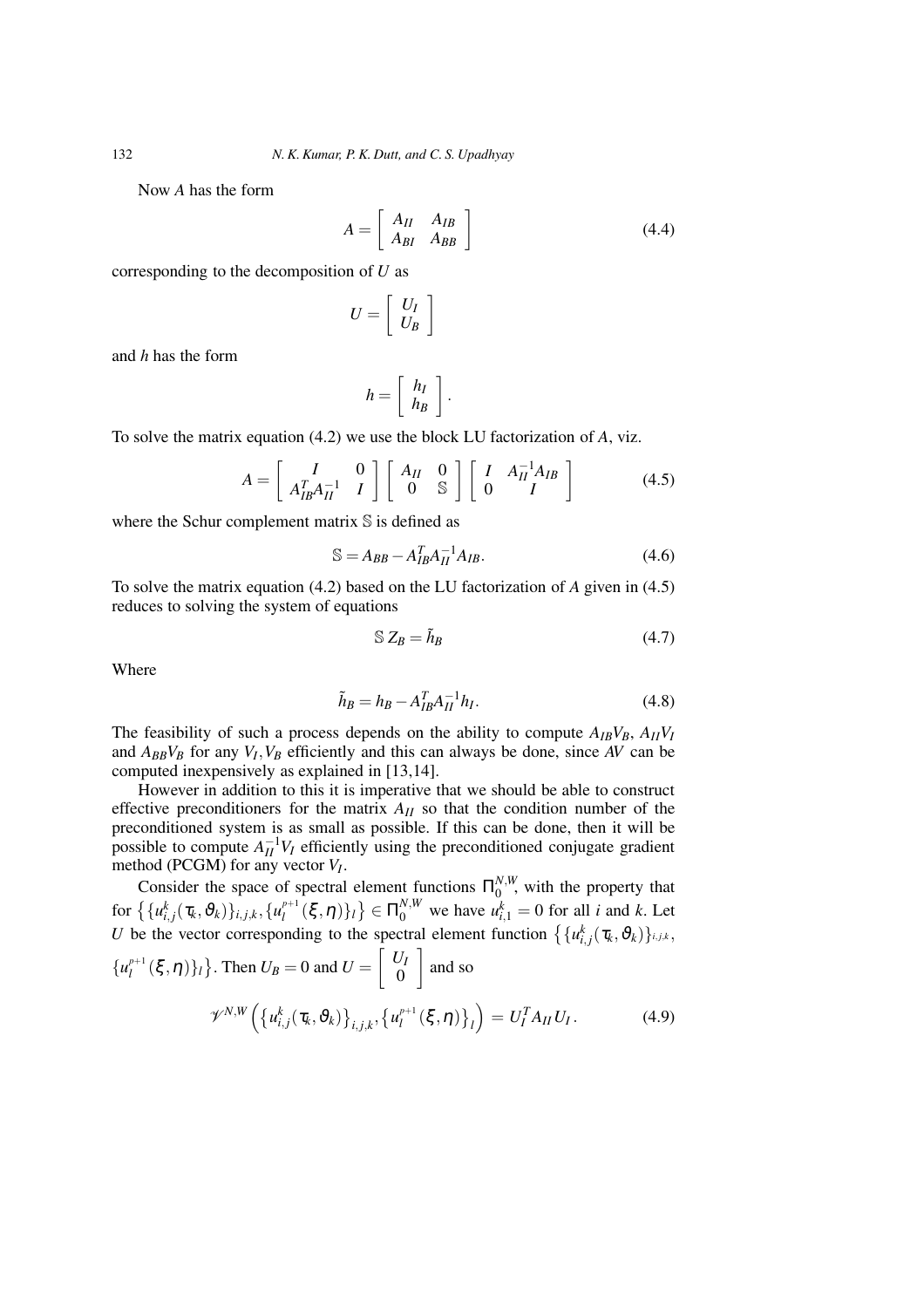Now using Theorem 2.1 we have the following result.

 $\text{Let } \big\{ \{u_{i,j}^k(\tau_k,\vartheta_k) \}_{i,j,k}, \{u_l^{p+1}(\xi,\eta)\}_l \big\} \in \Pi_0^{N,W}$  $0^{N,W}$ . Then the estimate

$$
\sum_{k=1}^{p} \sum_{j=2}^{N} \sum_{i=1}^{I_k} (\rho \mu_k^{N+1-j})^{-2\lambda_k} ||u_{i,j}^k(\xi, \eta)||_{2, S}^2 + \sum_{l=1}^{L} ||u_l^{p+1}(\xi, \eta)||_{2, S}^2
$$
  

$$
\leq C(\ln W)^2 \mathcal{V}^{N,W} \left( \{u_{i,j}^k(\tau_k, \vartheta_k)\}_{i,j,k}, \{u_l^{p+1}(\xi, \eta)\}_l \right)
$$
(4.10)

holds for *W* for large enough. In the above  $u_{i,1}^k = 0$  for  $k = 1, \ldots, p$  and  $i = 1, \ldots, I_k$ . Let us define the quadratic form

$$
\mathscr{U}^{N,W}\left(\left\{u_{i,j}^{k}(\tau_{k},\vartheta_{k})\right\}_{i,j,k},\left\{u_{l}^{p+1}(\xi,\eta)\right\}_{l}\right) =\sum_{k=1}^{p}\sum_{j=2}^{N}\sum_{i=1}^{I_{k}}(\rho\mu_{k}^{N+1-j})^{-2\lambda_{k}}\left\|u_{i,j}^{k}(\xi,\eta)\right\|_{2,S}^{2}+\sum_{l=1}^{L}\left\|u_{l}^{p+1}(\xi,\eta)\right\|_{2,S}^{2}
$$
(4.11)

 $\text{for all } \big\{ \{ u_{i,j}^{k}(\tau_{k},\vartheta_{k}) \}_{i,j,k}, \{ u_{l}^{p+1}(\xi,\eta) \}_{l} \big\} \in \Pi_{0}^{N,W}$  $\begin{array}{c} \n0^{N,W} \cdot \n\end{array}$ 

Now using the trace theorems for Sobolev spaces it can be concluded that there exists a constant *K* such that

$$
\mathscr{V}^{N,W}\left(\left\{u_{i,j}^k(\tau_k,\vartheta_k)\right\}_{i,j,k},\left\{u_l^{p+1}(\xi,\eta)\right\}_l\right) \leqslant K\mathscr{U}^{N,W}\left(\left\{u_{i,j}^k(\tau_k,\vartheta_k)\right\}_{i,j,k},\left\{u_l^{p+1}(\xi,\eta)\right\}_l\right) \tag{4.12}
$$

 $\text{for } \big\{ \{ u_{i,j}^{k}(\tau_k,\vartheta_k) \}_{i,j,k}, \{ u_l^{p+1}(\xi,\eta) \}_l \big\} \in \Pi_0^{N,W}$  $_{0}^{N,W}$ . Hence using (4.10) and (4.12) it follows that there exists a constant *C* such that

$$
\frac{1}{C} \mathcal{V}^{N,W}\left(\left\{u_{i,j}^k(\tau_k,\vartheta_k)\right\}_{i,j,k},\left\{u_l^{p+1}(\xi,\eta)\right\}_l\right) \leq \mathcal{U}^{N,W}\left(\left\{u_{i,j}^k(\tau_k,\vartheta_k)\right\}_{i,j,k},\left\{u_l^{p+1}(\xi,\eta)\right\}_l\right) \leq C(\ln W)^2 \mathcal{V}^{N,W}\left(\left\{u_{i,j}^k(\tau_k,\vartheta_k)\right\}_{i,j,k},\left\{u_l^{p+1}(\xi,\eta)\right\}_l\right) \tag{4.13}
$$

 $\text{for all } \big\{ \{ u_{i,j}^{k}(\tau_{k},\vartheta_{k}) \}_{i,j,k}, \{ u_{l}^{p+1}(\xi,\eta) \}_{l} \big\} \in \Pi_{0}^{N,W}$  $\begin{array}{c} \n0^{11} \cdot \n\end{array}$ 

Thus, the two quadratic forms  $\mathcal{V}^{N,W}(\{u_{i,j}^k(\tau_k,\vartheta_k)\}_{i,j,k}, \{u_l^{p+1}(\xi,\eta)\}_l)$  and  $\mathscr{U}^{N,W}(\lbrace u_{i,j}^k(\tau_k,\vartheta_k)\rbrace_{i,j,k}, \lbrace u_l^{p+1}(\xi,\eta)\rbrace_l)$  are spectrally equivalent.

We can now use the quadratic form  $\mathcal{U}^{N,W}(\lbrace u_{i,j}^k(\tau_k,\vartheta_k)\rbrace_{i,j,k}, \lbrace u_l^{p+1}(\xi,\eta)\rbrace_l)$ which consists of a decoupled set of quadratic forms on each element as a preconditioner for *AII*. This can be done by inverting the block diagonal matrix representation for  $\mathcal{U}^{N,W}(\{u_{i,j}^k(\tau_k,\vartheta_k)\}_{i,j,k}, \{u_l^{p+1}(\xi,\eta)\}_l)$ . The construction of the preconditioner on each element is now described.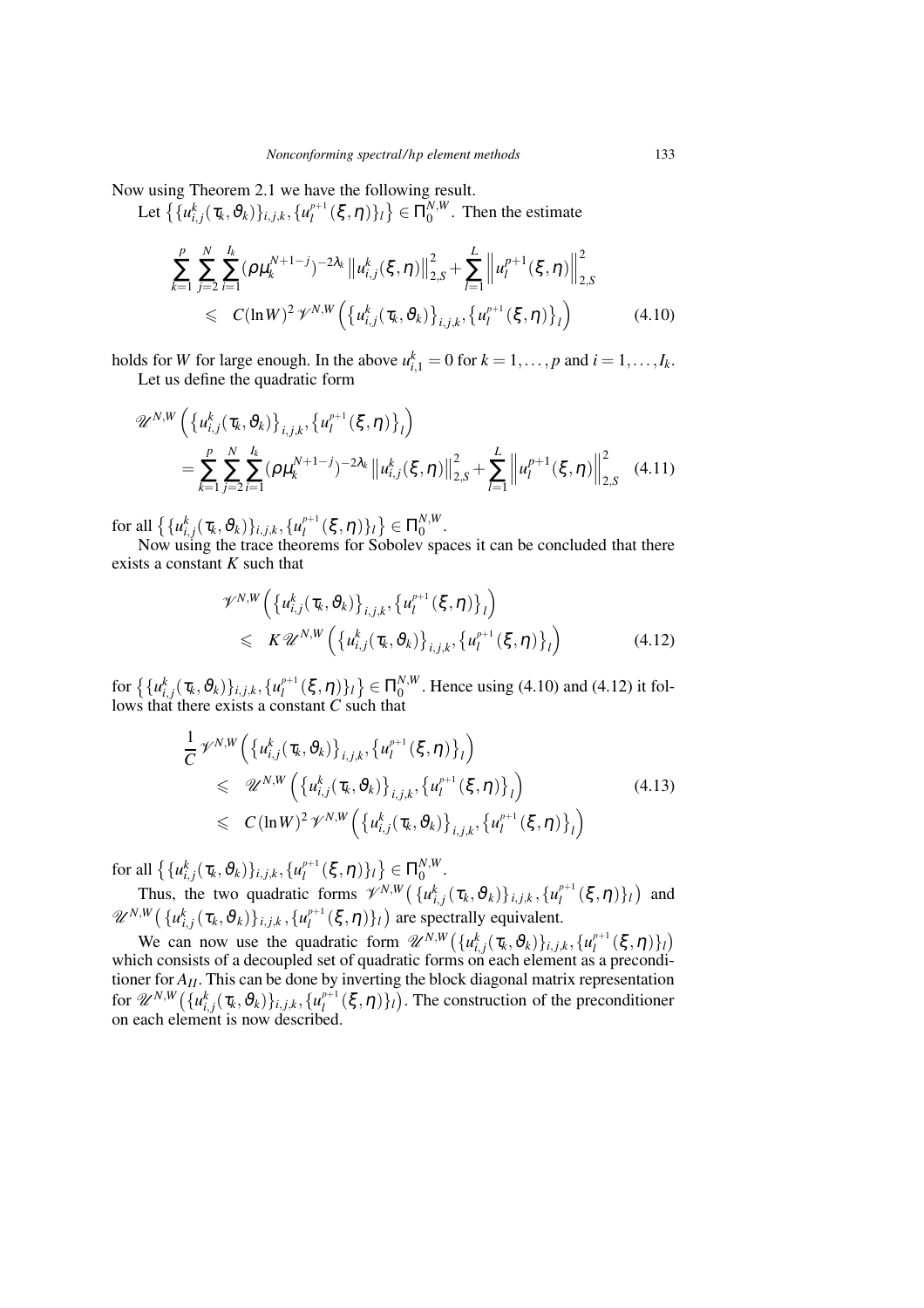The quadratic form  $\mathscr{U}^{N,W}(\{u_{i,j}^k(\tau_k,\vartheta_k)\}_{i,j,k}, \{u_l^{p+1}(\xi,\eta)\}_l)$  has a decoupled block diagonal matrix representation where each block corresponds to the *H* <sup>2</sup> norm of the spectral element function representation of each component of the vector (since the vector is of dimension *d*) on a particular element which is mapped onto the master square *S* multiplied by a constant. Consider the bilinear form  $\hat{\mathcal{R}}^W(u^W, v^W)$ induced by the  $H^2$  norm on *S* corresponding to a component of the vector i.e.

$$
\mathscr{R}^W(u^W,u^W)=\big\|u^W\big\|_{2,S}^2.
$$

Here  $u^W$  and  $v^W$  are polynomials of degree W in  $\xi$  and  $\eta$  respectively. Now  $u^W$  can be represented by the vector  $(u_1, u_2, \dots, u_{(W+1)^2})^T$ , where  $u_i$  for  $i = 1, \dots, (W+1)^2$ are the coefficients of the polynomial  $u^W$  in a suitable basis. Then there is a matrix *A* such that

$$
\mathscr{R}^{W}(u^{W},v^{W}) = \sum_{i=1}^{(W+1)^{2}} \sum_{j=1}^{(W+1)^{2}} u_{i}A_{i,j}v_{j}.
$$

We consider the tensor product space of the following hierarchic shape functions as a basis for the matrix corresponding to the bilinear form  $\mathcal{R}^W[11]$ 

$$
N_1(\xi) = \frac{1}{4}(1-\xi)^2(1+\xi), \qquad N_2(\xi) = \frac{1}{4}(1-\xi)^2(2+\xi)
$$
  
\n
$$
N_3(\xi) = \frac{1}{4}(1+\xi)^2(1-\xi), \qquad N_4(\xi) = -\frac{1}{4}(2+\xi)^2(1-\xi)
$$
  
\n
$$
N_i(\xi) = \sqrt{\frac{2i-5}{2}} \int_{-1}^{\xi} \int_{-1}^{\eta_1} L_{i-3}(\eta_2) d\eta_2 d\eta_1, \qquad i = 5,...,W+1
$$

where  $L_i(\xi)$  are Legendre polynomials.

In this basis the matrix corresponding to  $\mathcal{R}^W$  is a  $(W+1)^2 \times (W+1)^2$  sparse and structured matrix with a semi bandwidth of 5*W* and some additional fill in. Since this is almost a banded matrix this can be computed and inverted in  $O(W^4)$ operations and the action of the inverse of this matrix on a vector can be performed in  $O(W^3)$  operations.

Now from (4.13) we can conclude that if we were to compute  $(A_{II})^{-1}U_I$  using the PCGM then the condition number of the preconditioned matrix would be  $O((\ln W)^2)$ . Hence to compute  $(A_{II})^{-1}U_I$  to an accuracy of  $O(e^{-bW})$  would require *O*(*W* ln*W*) iterations of the PCGM.

Let us return to the steps involved in solving the system of equations (4.2). As a first step it would be necessary to solve the much smaller system of equations (4.7). Here the dimension of the vector  $Z_B$  is  $dp$ , where p is the number of vertices of the domain Ω and *d* is the dimension of the vector. Now to be able to solve (4.7) to an accuracy of  $O(e^{-bW})$  using PCGM the residual

$$
R_B = \mathbb{S}U_B - \tilde{h}_B
$$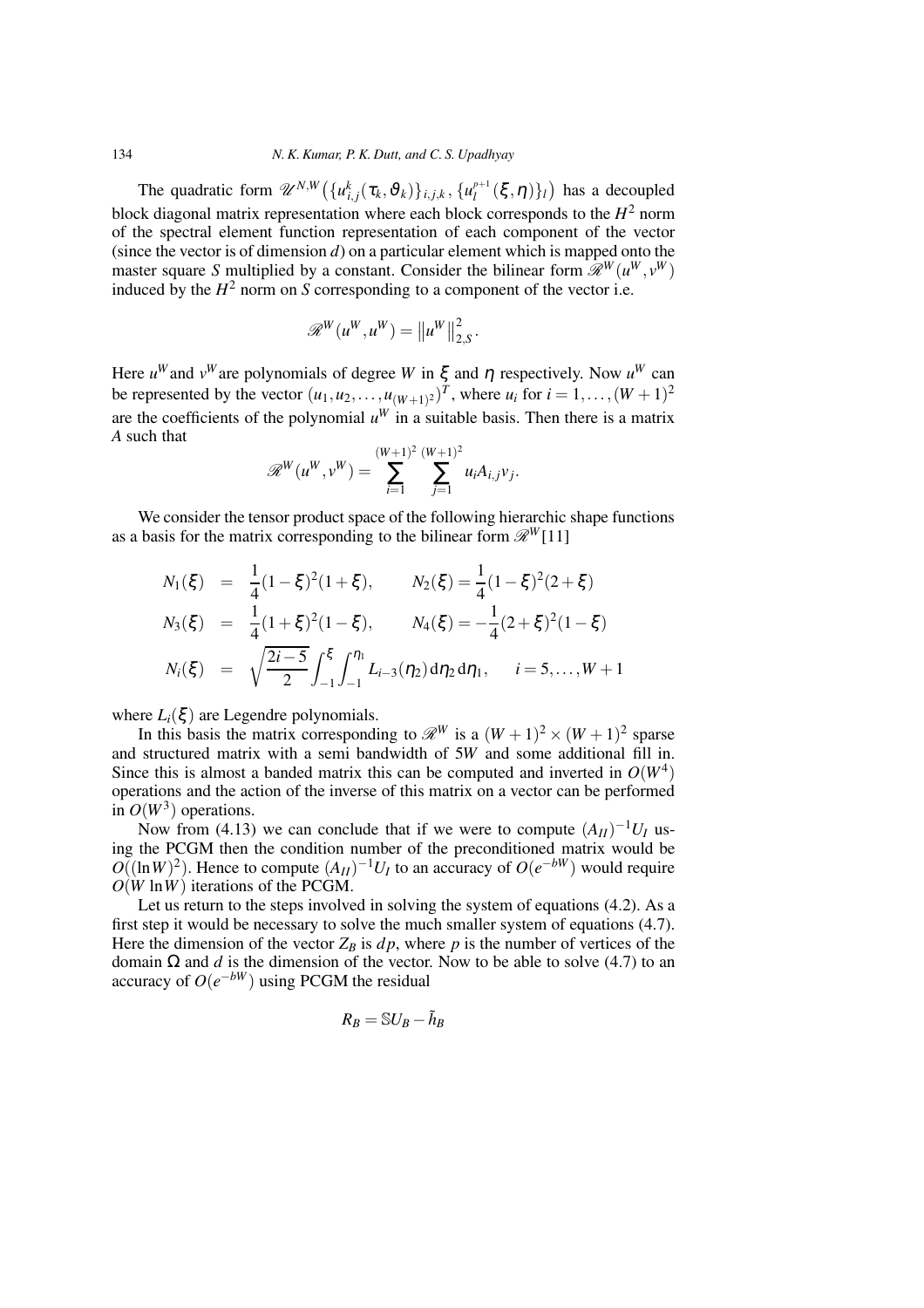would need to be computed with the same accuracy and in an efficient manner. The bottleneck in computing  $R_B$  consists in computing  $(A_{II})^{-1}A_{IB}U_B$  to an accuracy of  $O(e^{-bW})$  and it has already been seen that this can be done using  $O(W \ln W)$ iterations of the PCGM for computing  $(A_{II})^{-1}A_{IB}U_B$  for a given vector  $U_B$ .

Here S is a  $dp \times dp$  matrix, where *d* is the dimension of the vector and *p* is the number of vertices of the polygonal domain. Let  $e_k$  be a column vector of dimension *dp* with a 1 in the *k* th place and 0 elsewhere. Let  $\mathbb{S}_k = \mathbb{S}e_k$ .

Then, the Schur complement matrix  $S$  can be written as

$$
\mathbb{S} = [\mathbb{S}_1, \mathbb{S}_2, \dots, \mathbb{S}_{dp}].
$$

In [4] it has been shown that an approximation  $\mathbb{S}^a$  to  $\mathbb S$  can be obtained to an accuracy of  $O(e^{-bW})$  using  $O(W \ln W)$  iterations of PCGM. Hence we can obtain  $Z_B^a$ , an approximation to  $Z_B$ , to an accuracy of  $O(e^{-bW})$  by replacing S by S<sup>*a*</sup> in

$$
\mathbb{S} Z_B = \tilde{h}_B
$$

using  $O(W \ln W)$  iterations of PCGM [4].

Having solved for  $Z_B$  we obtain  $Z_I$  by solving

$$
A_{II}Z_I = h_I - A_{IB}Z_B
$$

using *O*(*W* ln*W*) iterations of the PCGM.

Hence the solution *Z* can be obtained to exponential accuracy using  $O(W \ln W)$ iterations of the PCGM on a parallel machine with  $O(W)$  processors and requires  $O(W^4 \ln W)$  operations since each iteration requires  $O(W^3)$  operations to compute the residuals in the normal equations and the action of inverse.

We shall now briefly examine the complexity of the solution procedure for the *h*-*p* finite element method. Since finite elements have to be continuous along the sides of the elements, the cardinality of the set of common boundary value is large for the *h*-*p* finite element method. Let S denote the Schur complement matrix for the *h*-*p* finite element method. In [11] it has been shown that an approximation  $\mathbb{S}^a$ to S can be obtained such that the condition number  $\chi$  of the preconditioned system satisfies

$$
\chi \leqslant C(1 + (\ln W)^2)
$$

where *C* denotes a constant. Then to solve  $\mathbb{S}U_B = h_B$  to an accuracy of  $O(e^{-bW})$ will require  $O(W \ln W)$  iterations of the PCGM using  $\mathbb{S}^a$  as a preconditioner. Now to compute the residual in the Schur complement system to an accuracy of  $O(e^{-bW})$ requires  $O(W)$  iterations of the PCGM to compute  $A_{II}^{-1}A_{IB}V_B$ . Hence we would need to perform  $O(W^2 \ln W)$  iterations of the PCGM for computing  $A_{II}^{-1}V_I$ , where *V<sub>I</sub>* will vary after every sequence of  $O(W \ln W)$  steps. So the *h*-*p* finite element method require  $O(W^2 \ln W)$  iterations of the PCGM to obtain the solution. Therefore it requires  $O(W^5 \ln W)$  operations to compute the solution.

Hence the proposed method is asymptotically faster than the *h*-*p* finite element method by a factor of  $O(W)$ .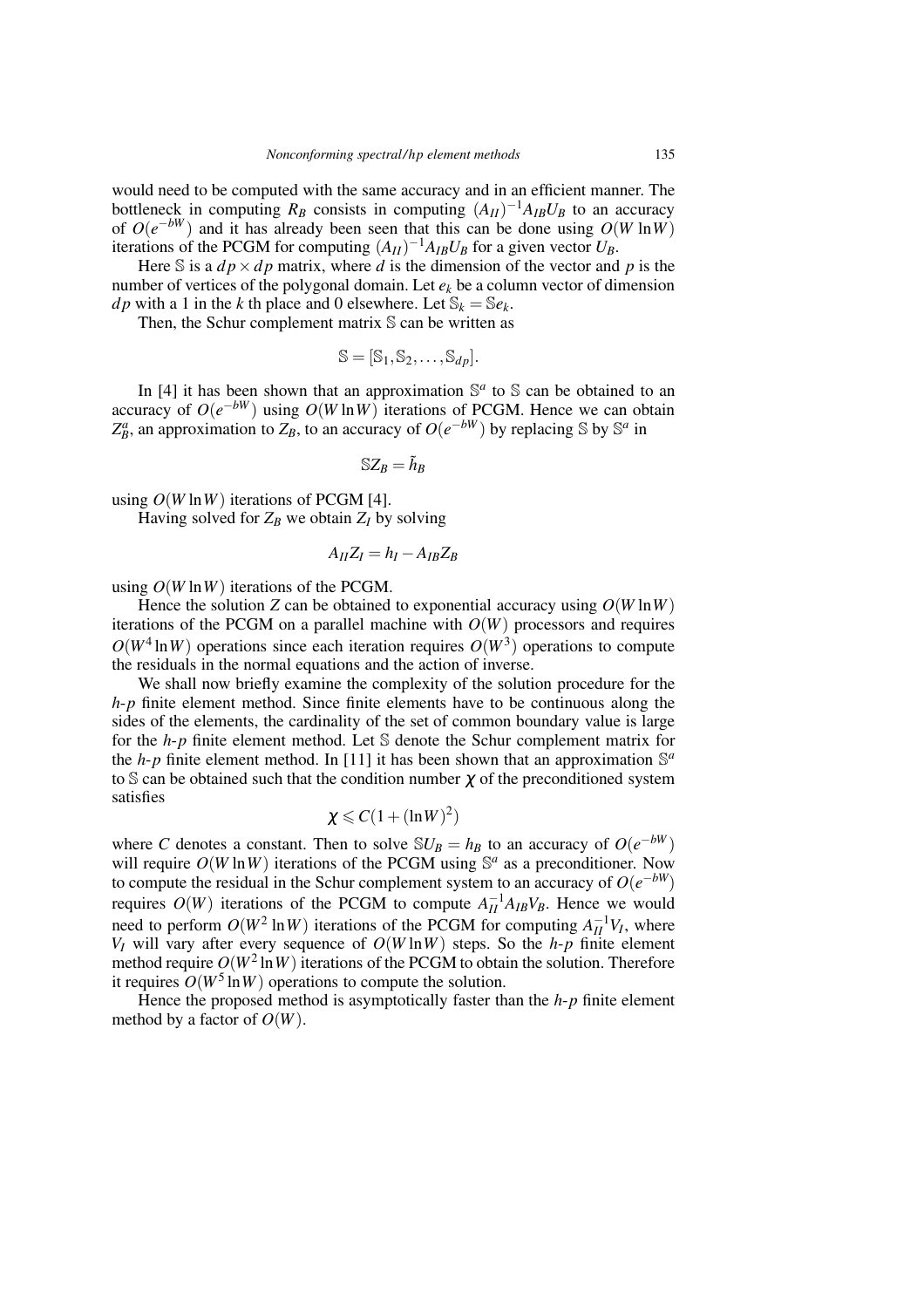

**Figure 4.** Polygonal domains with re-entrant corner at *E*1.

#### **5. Computational results**

To verify the asymptotic error estimates and estimates of computational complexity, we consider the Laplace's equation with Dirichlet and mixed boundary conditions, a non self adjoint problem and a plane strain elasticity problem on polygonal domains with a re-entrant corner. We choose  $W_j = W$  for all *j* and  $N = W$ , for simplicity of programming and each element is mapped onto a separate processor of a parallel computer. After having obtained the nonconforming solution a correction is made to it so that the corrected spectral element functions are conforming. We show that the error between the exact solution and the corrected approximation in the  $H^1(\Omega)$  norm is exponentially small. Since the total number degrees of freedom *M* is proportional to  $W^3$  the error *E* in the  $H^1(\Omega)$  norm satisfies the estimate  $E \leq k e^{-dM^{1/3}}$  for some constants *k* and *d*. We now present numerical results for these problems on an Lshaped domain and a panel with a crack as shown in Fig. 4.

#### **P1. Dirichlet boundary conditions on a crack panel**

Consider Laplace's equation with Dirichlet boundary conditions on  $E_1E_2, E_1E_7$  and on the other sides of the domain as shown in Fig. 4b. Let  $r_1$  and  $\vartheta_1$  denote polar coordinates with origin at the vertex  $E_1$ . The internal angle  $\omega_1$  at the origin is  $2\pi$ . Let us choose the data so that the solution  $u$  has the form of the leading singularity at the vertex  $E_1$  of the Laplace's equation on the domain  $Ω$  with Dirichlet boundary conditions. Thus  $u = r_1^{1/2}$  $\int_1^{1/2} \sin(\vartheta_1/2)$ . Clearly the solution is analytic in  $\Omega$  and has a singularity at the vertex  $E_1$ . Moreover  $\triangle u = 0$ .

The boundary conditions are as follows:

$$
u|_{\Gamma_i} = 0, \quad i = 1, 2
$$
  
 $u|_{\Gamma_i} = g_i, \quad i = 3, ..., 7.$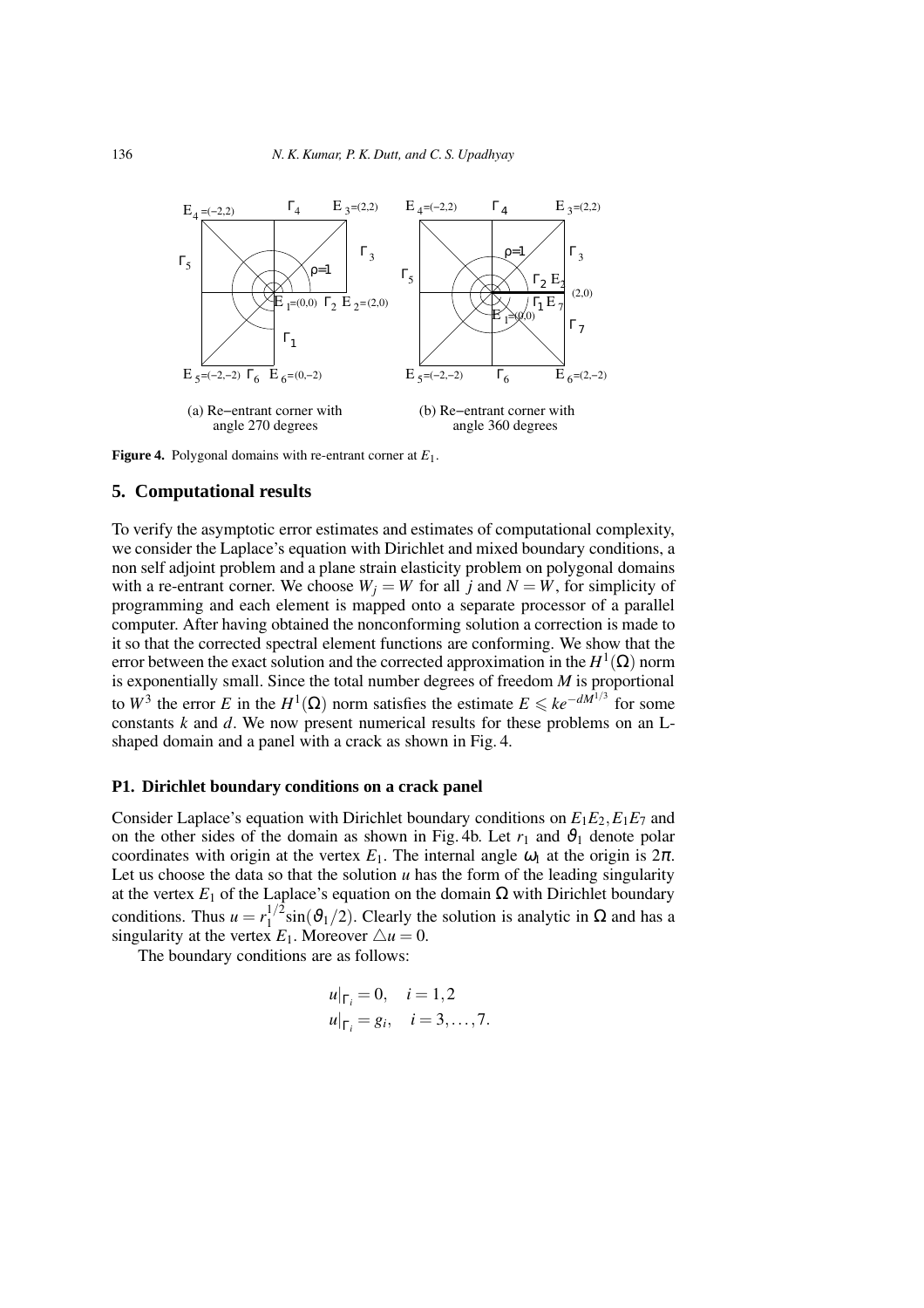We impose a geometric mesh in the sector which has  $E_1$  as its center, radius  $\rho = 1$ and sides  $E_1 E_2$  and  $E_1 E_7$  with the geometric ratio  $\mu_1 = 0.15$ . Now  $\lambda_1^*$ , as defined in Section 2, is given by  $\lambda_1^* = 1/2$ . Let us choose  $\lambda_1 = 1/5$ .

#### **P2. Neumann boundary on an L-shaped domain**

We seek a solution to Laplace's equation on an L-shaped domain as shown in Fig. 4a. Neumann boundary conditions are imposed on the sides  $E_1E_2$  and  $E_1E_6$ and Dirichlet boundary conditions on the other sides. Let us choose our data so that the solution  $u$  has the form of the leading singularity at the vertex  $E_1$  with the given boundary conditions. Thus  $u = r_1^{2/3}$  $\int_1^{2/3} \cos((2/3) \vartheta_1)$ . Clearly *u* satisfies  $\Delta u = 0$ .

The boundary conditions are as follows:

$$
\left.\begin{array}{lcl}\n\frac{\partial u}{\partial n}\Big|_{\Gamma_i} & = & 0, \quad i = 1,2 \\
u|_{\Gamma_i} & = & g_i, \quad i = 3, \dots, 6.\n\end{array}\right.
$$

Now  $\lambda_1^*$ , as defined in Section 2, is given by  $\lambda_1^* = 1/3$ . Let us choose  $\lambda_1 = 1/4$ .

#### **P3. Non self adjoint problem**

The proposed method works for non self adjoint problems also. To verify this, let us consider a non self adjoint problem with Dirichlet boundary conditions having an analytic solution on the L-shaped domain shown in Fig. 4a.

Consider

$$
\mathscr{L} u = \Delta u + a u_x + b u_y = f \quad \text{on } \Omega.
$$

Here *f* is chosen such that solution of the problem is  $u = y(y - 3x)/2$ . Moreover we choose  $a = 0.1$  and  $b = 0.1$  and Dirichlet boundary conditions are imposed on the boundary. Clearly the solution  $u$  is analytic and the bilinear form induced by the operator  $\mathscr L$  satisfies the inf-sup conditions.

Let us choose  $\lambda_1 = 1/4$ .

## **P4. Linear elasticity problem with Dirichlet boundary conditions on L-shaped domain**

Consider a plane strain linear elasticity problem on the L-shaped domain as shown in Fig. 4a. Let  $u = (u_1, u_2)^T$  be a displacement vector. Consider the equilibrium equations of linear elasticity in two dimensions when body forces are not present with Dirichlet boundary conditions:

$$
-\frac{\partial}{\partial x_1} \left( c_{11} \frac{\partial u_1}{\partial x_1} + c_{12} \frac{\partial u_2}{\partial x_2} \right) - \frac{\partial}{\partial x_2} \left[ c_{66} \left( \frac{\partial u_1}{\partial x_2} + \frac{\partial u_2}{\partial x_1} \right) \right] = 0
$$
  

$$
-\frac{\partial}{\partial x_1} \left[ c_{66} \left( \frac{\partial u_1}{\partial x_2} + \frac{\partial u_2}{\partial x_1} \right) \right] - \frac{\partial}{\partial x_2} \left( c_{12} \frac{\partial u_1}{\partial x_1} + c_{22} \frac{\partial u_2}{\partial x_2} \right) = 0.
$$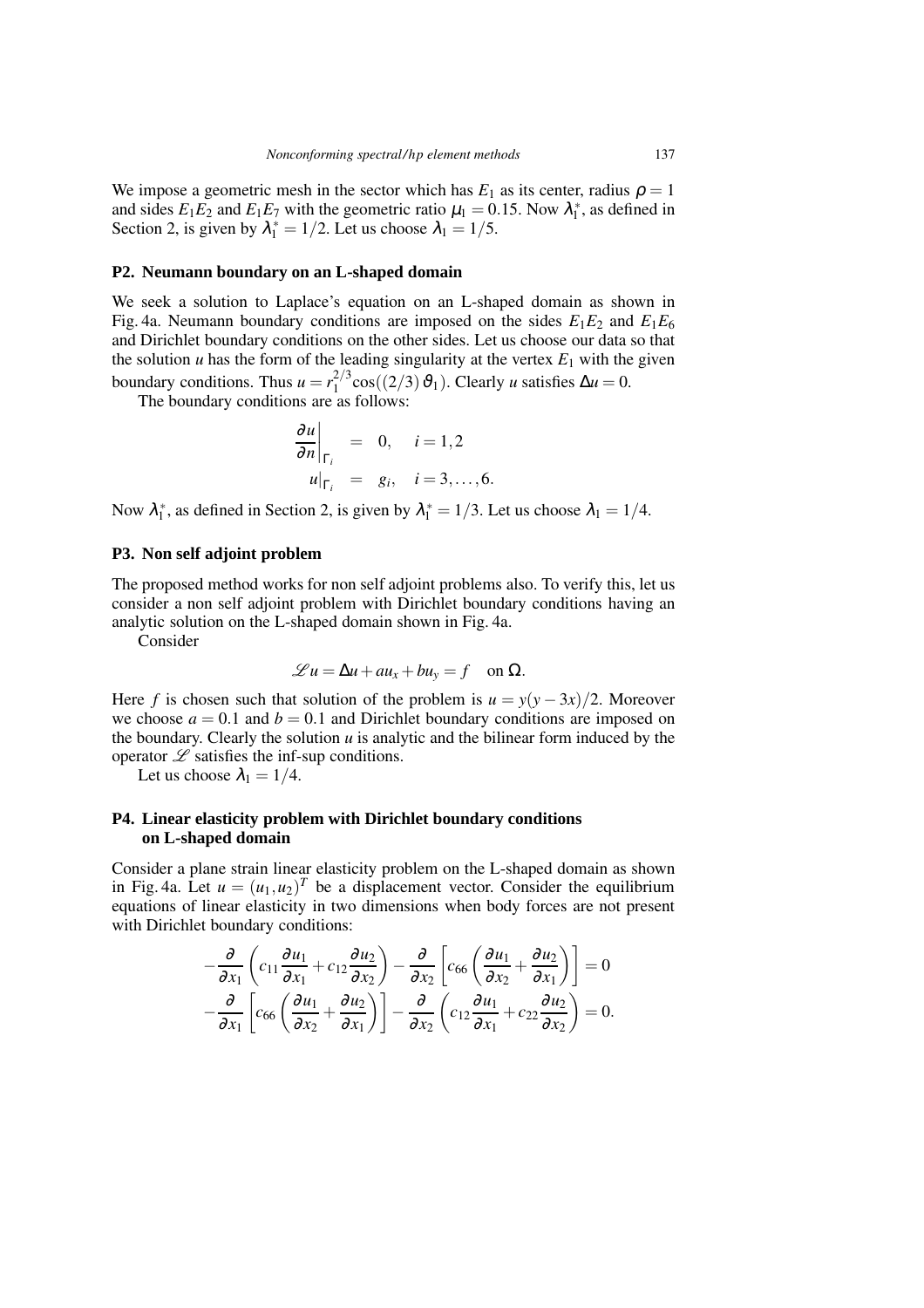Let *E* denote the modulus of elasticity and v denote Poisson's ratio  $(0 < v < 0.5)$ . The coefficients  $c_{11}$ ,  $c_{12}$ ,  $c_{22}$ , and  $c_{66}$  are given by  $c_{11} = c_{22} = E(1 - v)/((1 + v)(1 -$ 2*v*)),  $c_{12} = Ev/((1+v)(1-2v))$ , and  $c_{66} = E/(2(1+v))$ .

Let  $r_1$  and  $\vartheta_1$  denote polar coordinates with origin at  $E_1$ . Let us choose the data such that the solution is of the form of the leading singularity at  $E_1$ . Thus we choose the Mode 1 displacement components (Chapter 10 in [12])

$$
u_1 = \frac{1}{2c_{66}} r_1^{\alpha_1} \left[ (\varkappa - Q(\alpha_1 + 1)) \cos \alpha_1 \vartheta_1 - \alpha_1 \cos((\alpha_1 - 2)\vartheta_1) \right]
$$
  

$$
u_2 = \frac{1}{2c_{66}} r_1^{\alpha_1} \left[ (\varkappa + Q(\alpha_1 + 1)) \sin \alpha_1 \vartheta_1 + \alpha_1 \sin((\alpha_1 - 2)\vartheta_1) \right]
$$

where  $x = 3 - 4v$ ,  $\alpha_1 = 0.544484$ , and  $Q = 0.543075579$ .

With this data we consider the following problem:

$$
\mathscr{L}u = 0 \quad \text{on } \Omega
$$
  

$$
u|_{\Gamma_i} = g_i, \quad i = 1, ..., 6.
$$

We choose  $E = 1$ ,  $v = 0.3$  and  $\lambda_1 = 1/4$ .

#### **P5. Linear elasticity problem with traction boundary conditions on crack panel**

Consider a plane strain linear elasticity problem on the crack panel as shown in Fig. 4b. We consider the same operator and the form of the leading singularity as in P4 with traction boundary conditions  $Tu = (T_1u, T_2u)^T$  on  $E_1E_2$  and  $E_1E_7$ .

Let  $n = (n_1, n_2)$  be the unit outward normal on the boundary then the traction components  $T_1u$ ,  $T_2u$  are given by

$$
T_1u = \left(c_{11}\frac{\partial u_1}{\partial x_1} + c_{12}\frac{\partial u_2}{\partial x_2}\right) n_1 + c_{66} \left(\frac{\partial u_1}{\partial x_2} + \frac{\partial u_2}{\partial x_1}\right) n_2 = g_1
$$
  

$$
T_2u = c_{66} \left(\frac{\partial u_1}{\partial x_2} + \frac{\partial u_2}{\partial x_1}\right) n_1 + \left(c_{12}\frac{\partial u_1}{\partial x_1} + c_{22}\frac{\partial u_2}{\partial x_2}\right) n_2 = g_2.
$$

We consider the following problem

$$
\mathcal{L}u = 0 \quad \text{on } \Omega
$$
  
\n
$$
Tu|_{\Gamma_i} = 0, \quad i = 1, 2
$$
  
\n
$$
u|_{\Gamma_i} = g_i, \quad i = 3, ..., 7.
$$

In this case  $\alpha_1 = 0.5$  and  $Q = 0.333$ . We choose  $E = 1$ ,  $v = 0.3$  and  $\lambda_1 = 1/7$ .

The relative error  $\|e\|_{ER}$  is defined as  $\|e\|_{ER} = \|e\|_E / \|u\|_E$ , where  $\|\cdot\|_E$  denotes energy norm. Table 1 shows the relative error  $||e||_{ER}$  in percent against *W* for the problems which we have considered.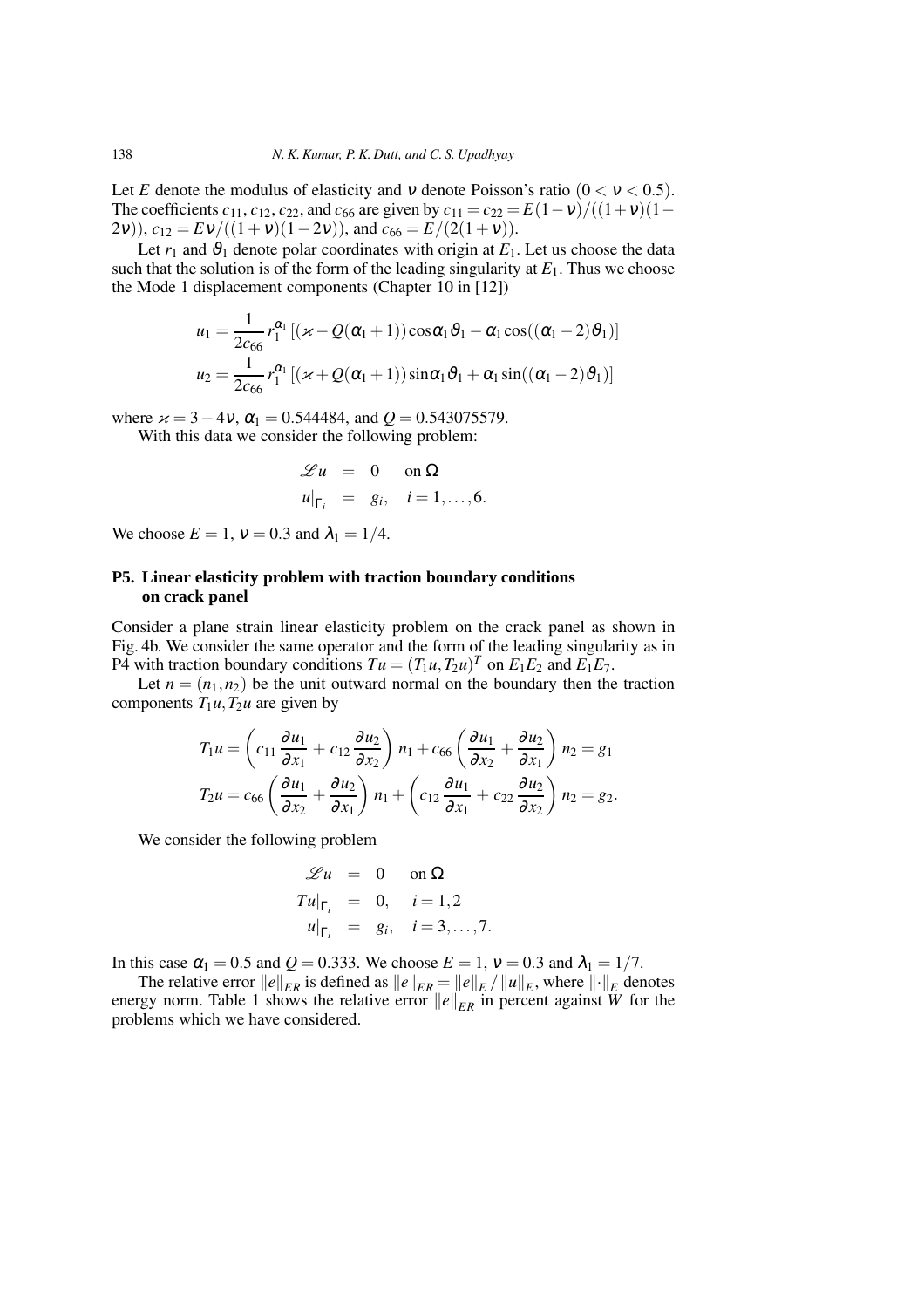**Table 1.** Relation between relative error  $||e||_{ER}$  in percent and *W*.

| W                           | $  e  _{ER}$ % for P1 | $  e  _{ER}$ % for P2 | $  e  _{ER}$ % for P3 | $  e  _{ER}$ % for P4 | $  e  _{ER}$ % for P5 |
|-----------------------------|-----------------------|-----------------------|-----------------------|-----------------------|-----------------------|
| $\mathcal{D}_{\mathcal{L}}$ | $0.5252E + 01$        | $0.3759E + 01$        | $0.6376E + 01$        | $0.7494E + 01$        | $0.1270E + 02$        |
| 3                           | $0.1853E + 01$        | $0.7514E + 00$        | $0.1281E + 01$        | $0.1776E + 01$        | $0.3448E + 01$        |
| 4                           | $0.7113E + 00$        | $0.2037E + 00$        | $0.2816E + 00$        | $0.6142E + 00$        | $0.1025E + 01$        |
| 5                           | $0.2751E + 00$        | $0.5714E - 01$        | $0.5098E - 01$        | $0.2170E + 00$        | $0.3918E + 00$        |
| 6                           | $0.1065E + 00$        | $0.1610E - 01$        | $0.7690E - 02$        | $0.7660E - 01$        | $0.1460E + 00$        |
|                             | $0.4124E - 01$        | $0.4547E - 02$        | $0.9987E - 03$        | $0.2728E - 01$        | $0.5362E - 01$        |
| 8                           | $0.1596E - 01$        | $0.1299E - 02$        | $0.1153E - 03$        | $0.9689E - 02$        | $0.2060E - 01$        |
| 9                           | $0.6176E - 02$        | $0.4254E - 03$        | $0.1202E - 04$        | $0.3453E - 02$        | $0.8278E - 02$        |

**Table 2.** Relation between Iterations and *W*.

| W | Iterations for P1 |     | Iterations for $P2$ Iterations for $P3$ | Iterations for P4 | Iterations for P5 |
|---|-------------------|-----|-----------------------------------------|-------------------|-------------------|
| ာ | 132               | 99  | 59                                      | 159               | 147               |
|   | 150               | 168 | 104                                     | 369               | 363               |
| 4 | 230               | 224 | 147                                     | 538               | 610               |
|   | 264               | 274 | 194                                     | 688               | 804               |
| b | 320               | 337 | 227                                     | 800               | 994               |
|   | 401               | 395 | 267                                     | 939               | 1114              |
| 8 | 439               | 451 | 298                                     | 1023              | 1268              |
|   | 478               | 493 | 333                                     | 1142              | 1606              |

Figure 5 shows the log of relative error  $\|e\|_{ER}$  against the polynomial degree *W*.

For P1, P2, P4, and P5 the relationship is almost linear, which confirms the exponential convergence. For P3 the error decays very rapidly since the exact solution is analytic.

By Iterations is denoted the total number of iterations required to compute the Schur complement matrix, solve for the common boundary values and finally obtain the solution. Table 2 shows the Iterations against *W*.

In Fig. 6 we plot the graph of  $log(Iterations)$  against  $log(W)$ .

In Section 4 it was shown that Iterations  $= O(W \ln W)$ . To check the asymptotic estimate we fit a straight line to the data consisting of the points from  $W = W_0$  to *W* = 9 and compute the slope using the method of least-squares. Table 3 shows the slope against  $W_0$ . The results confirm the estimates that have been obtained.

#### **Conclusions**

In Section 4 it was shown that the method requires  $O(W \ln W)$  iterations of the preconditioned conjugate gradient method to obtain the solution to exponential accuracy. The computational results confirm the estimates that have been obtained. Since the cardinality of the set of common boundary values is so small so the dimension of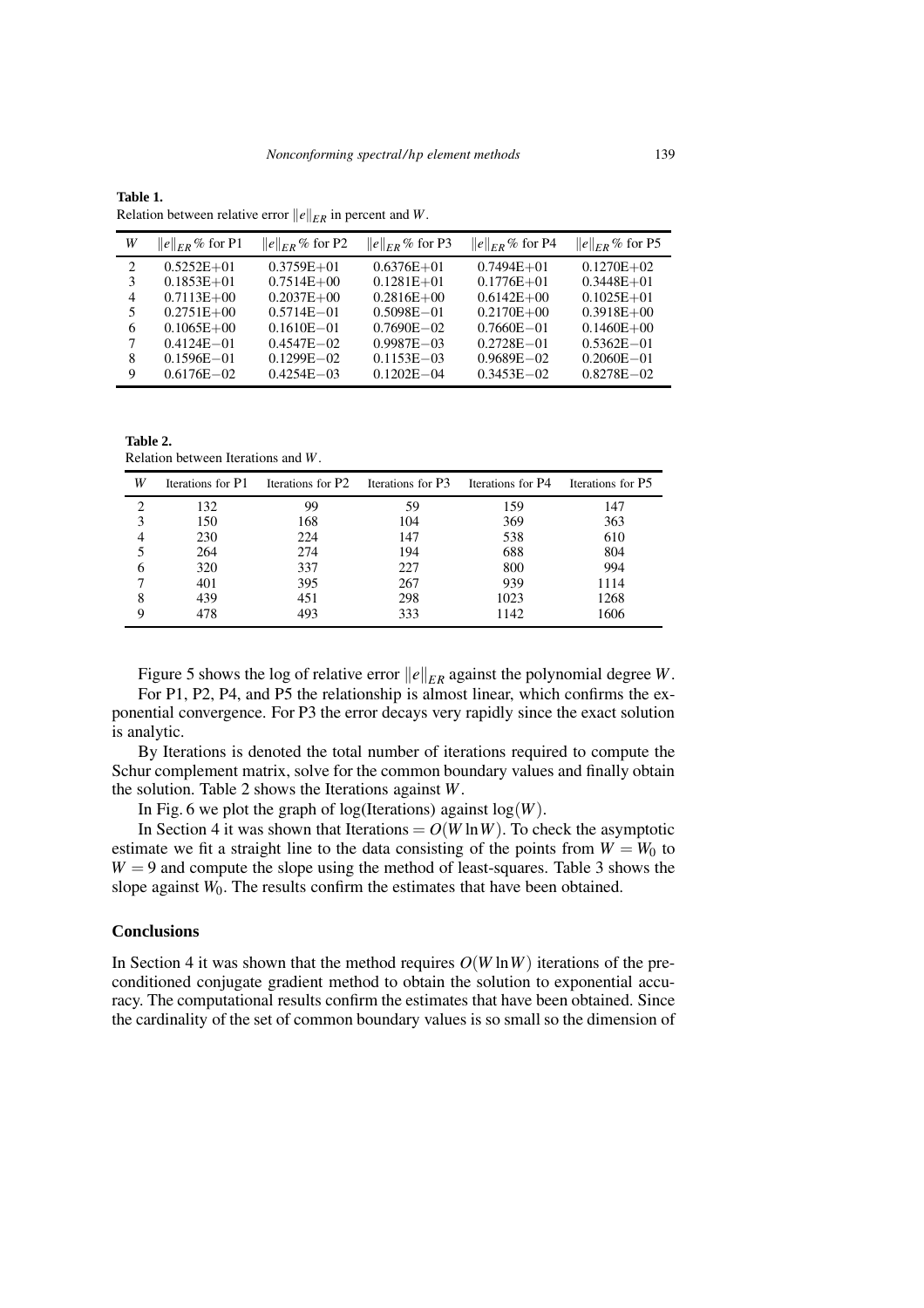

**Figure 5.** Relation between log of relative error  $||e||_{ER}$  and *W*.



**Figure 6.** Log of Iterations vs. log of *W*.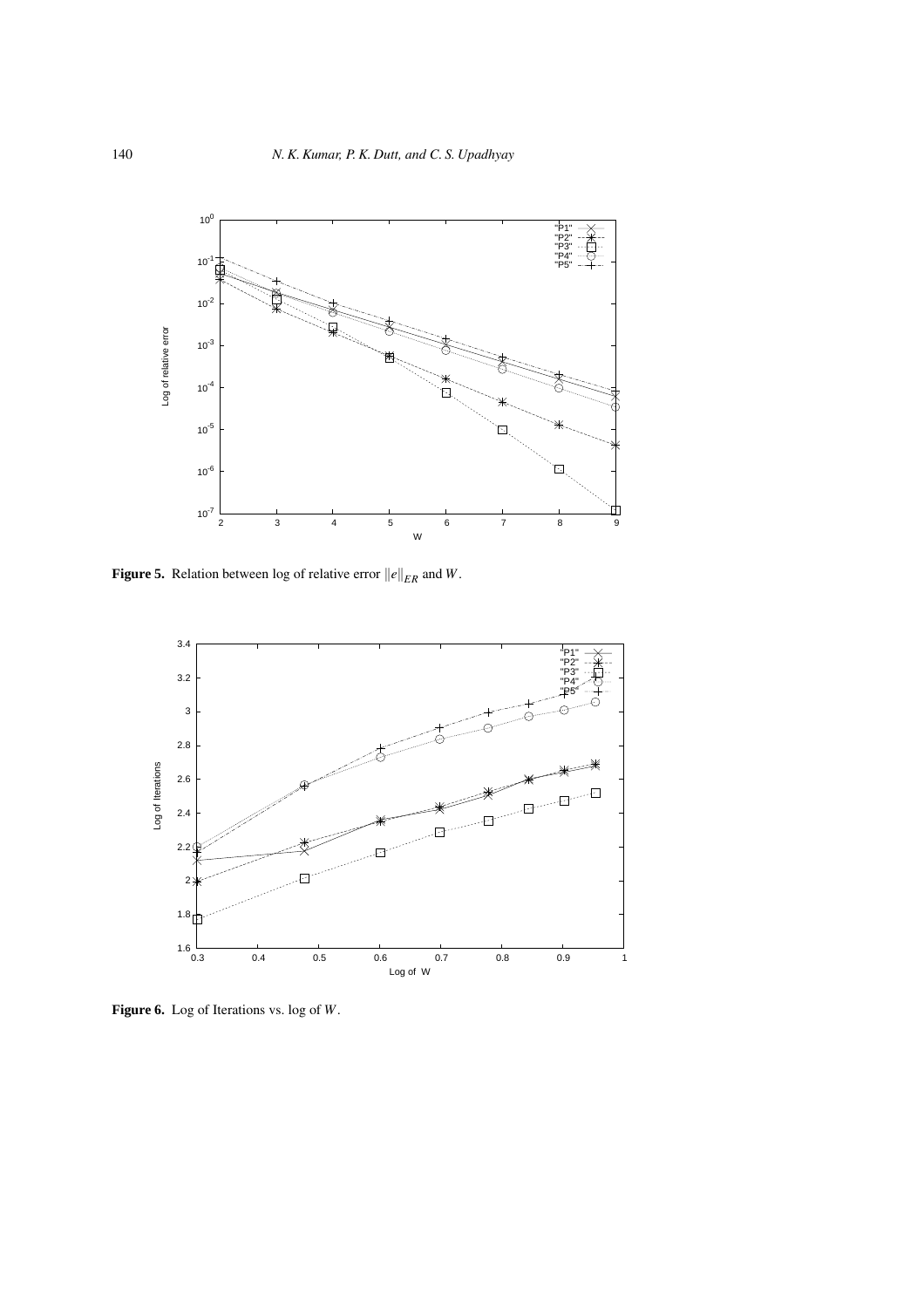| $W_0$ | Slope for P1 | Slope for P2 | Slope for P3 | Slope for P4 | Slope for P5 |
|-------|--------------|--------------|--------------|--------------|--------------|
|       | 0.9241       | 1.0562       | 1.1385       | 1.2472       | 1.4947       |
| 4     | 0.9604       | 0.9979       | 0.9921       | 0.9158       | 1.1214       |
| h     | 0.9697       | 0.9461       | 0.9348       | 0.8566       | 1.1460       |

the Schur complement matrix is small. It is very simple to construct a nearly exact approximation to the Schur complement matrix. The algorithm for preconditioner, which is of block diagonal form, easily invertible on each element and with almost optimal condition number, is quite easy to implement. The residuals in the normal equations are obtained efficiently without storing mass and stiffness matrices on a distributed memory parallel computer. The communication among the processors is small. The proposed method works for non self adjoint problems too. The proposed method is asymptotically faster than the *h*-*p* finite element method by a factor of  $O(W)$  and asymptotically faster than the method proposed in [13,14] by a factor of  $O(W^{0.5})$ .

# **References**

- 1. I. Babuska and B. Q. Guo, Regularity of the solution of elliptic problems with piecewise analytic data. Part I. *SIAM J. Math. Anal.* (1988) **19**, 172 – 203.
- 2. I. Babuska and B. Q. Guo, The *h*-*p* version of the finite element method on domains with curved boundaries. *SIAM J. Numer. Anal.* (1988) **25**, 837 – 861.
- 3. I. Babuska and H. S. Oh, The *p* version of the finite element method for domains with corners and infinite domains. *Numer. Meth. Part. Diff. Equations* (1990), **6**, 371 – 392.
- 4. P. K. Dutt, N. Kishore Kumar, and C. S. Upadhyay, Nonconforming *h*-*p* spectral element methods for elliptic problems. *Proc. Indian Acad. Sci (Math. Sci.)* (2007) **117**, 109 – 145.
- 5. B. Q. Guo, and I. Babuska, On the regularity of elasticity problems with piecewise analytic data. *Advances Appl. Math.* (1993) **14**, 307 – 347.
- 6. G. Karniadakis and Sh. J. Spencer, *Spectral/hp Element Methods for CFD*. Oxford University Press, Oxford, 1999.
- 7. V. A. Kondratiev, The smoothness of a solution of Dirichlet's problem for second order elliptic equations in a region with a piecewise smooth boundary. *Diff. Equations* (1970) **6**, 1392 – 1401.
- 8. T. R. Lucas and H. S. Oh, The method of auxiliary mapping for the finite element solutions of elliptic problems containing singularities. *J. Comp. Phys.* (1993) **108**, 327 – 342.
- 9. H. S. Oh and I. Babuska, The method of auxiliary mapping for the finite element solutions of elasticity problems containing singularities. *J. Comp. Phys.* (1995) **121**, 193 – 212.
- 10. D. Pathria and G. E. Karniadakis, Spectral element methods for elliptic problems in nonsmooth domains. *J. Comp. Phys.* (1995) **122**, 83 – 95.
- 11. Ch. Schwab, *p and h-p Finite Element Methods*. Clarendon Press, Oxford, 1998.
- 12. B. Szabo and I. Babuska, *Finite Element Analysis*. John Wiley & Sons, New York, 1991.
- 13. S. K. Tomar, *h*-*p* spectral element methods for elliptic problems on non-smooth domains using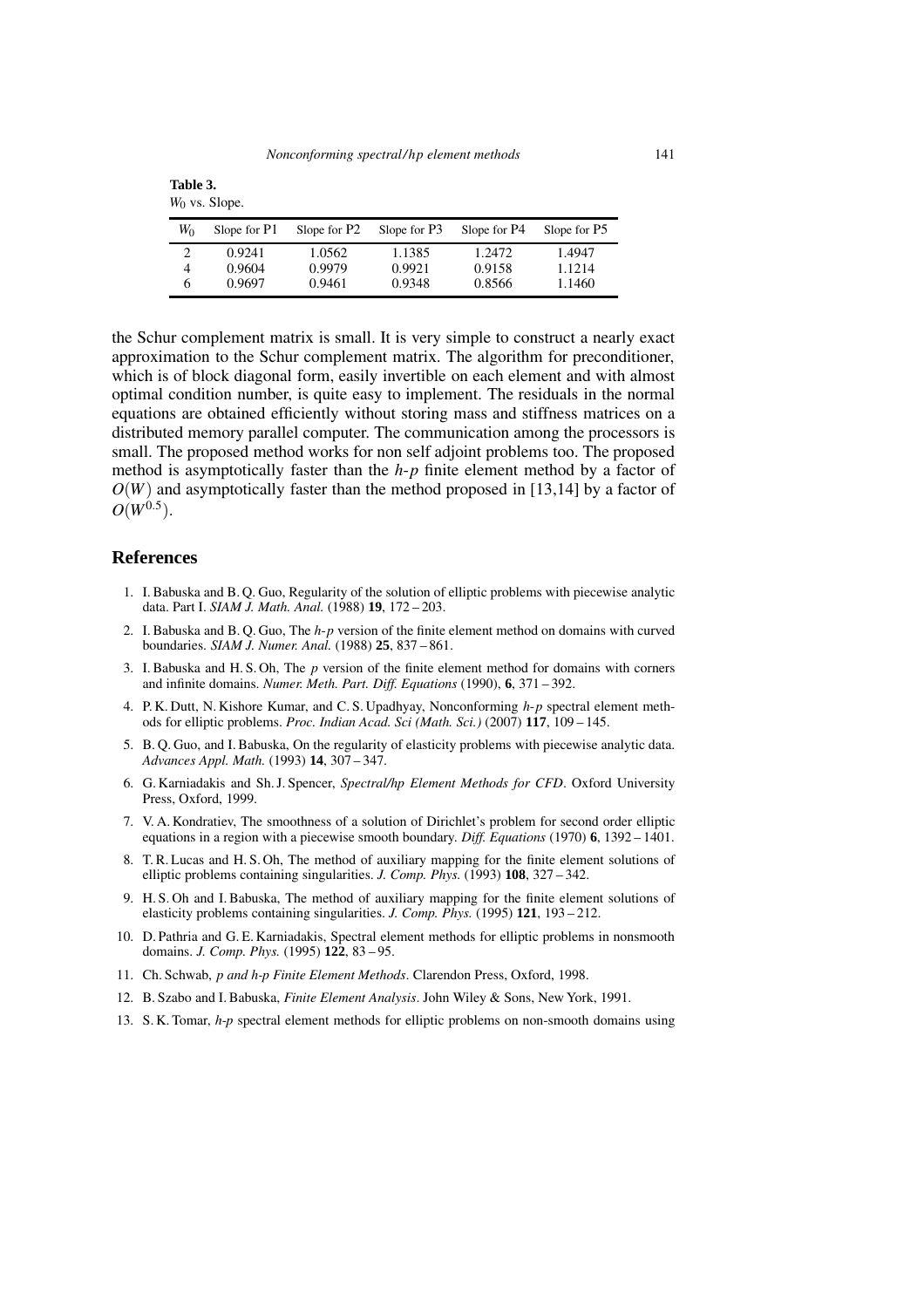parallel computers. *Ph. D. thesis*, India: IIT Kanpur, 2001. Reprint available as *Tech. Report No. 1631*, Department of Applied Mathematics, University of Twente, The Netherlands, 2002. http://www.math.utwente.nl/publications.

- 14. S. K. Tomar, *h*-*p* spectral element method for elliptic problems on non-smooth domains using parallel computers. *Computing* (2006) **78**, 117 – 143.
- 15. A. Toselli and O. Widlund, *Domain Decompostion Methods Algorithms and Theory.* Springer series in computational mathematics, Vol. 34, Springer, Berlin–Heidelberg, 2005.